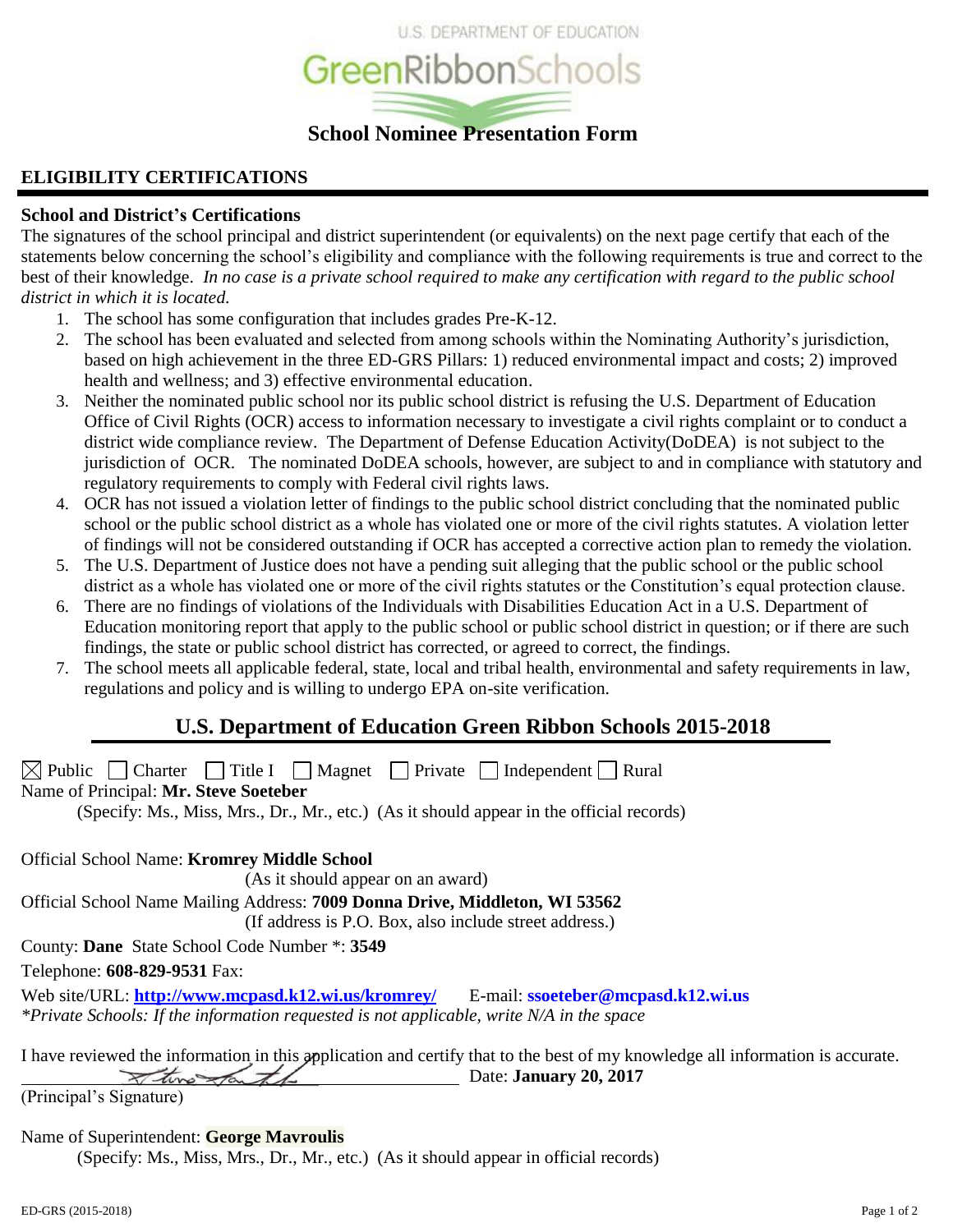

# District Name: **Middleton-Cross Plains Area School District**

I have reviewed the information in this application and certify that to the best of my knowledge all information is accurate. *M* **Date: January 20, 2017** 

(Superintendent's Signature)

# **Nominating Authority's Certifications**

The signature by the Nominating Authority on this page certifies that each of the statements below concerning the school's eligibility and compliance with the following requirements is true and correct to the best of the Authority's knowledge.

- 1. The school has some configuration that includes grades Pre-K-12.
- 2. The school is one of those overseen by the Nominating Authority which is highest achieving in the three ED-GRS Pillars: 1) reduced environmental impact and costs; 2) improved health and wellness; and 3) effective environmental and sustainability education.
- 3. The school meets all applicable federal civil rights and federal, state, local and tribal health, environmental and safety requirements in law, regulations and policy and is willing to undergo EPA on-site verification.

Name of Nominating Agency: Wisconsin Department of Public Instruction

Name of Nominating Authority: Dr. Tony Evers

(Specify: Ms., Miss, Mrs., Dr., Mr., Other)

I have reviewed the information in this application and certify to the best of my knowledge that the school meets the provisions above.

Date: **January 23, 2017**

(Nominating Authority's Signature)

# **SUMMARY AND DOCUMENTATION OF NOMINEE'S ACHIEVEMENTS**

Provide a coherent summary that describes how your school is representative of your jurisdiction's highest achieving green school efforts. Summarize your strengths and accomplishments in all three Pillars. Then, include concrete examples for work in every Pillar and Element. Only schools that document progress in every Pillar and Element can be considered for this award.

# **SUBMISSION**

The nomination package, including the signed certifications and documentation of evaluation in the three Pillars should be converted to a PDF file and emailed to [green.ribbon.schools@ed.gov](mailto:green.ribbon.schools@ed.gov) according to the instructions in the Nominee Submission Procedure.

> OMB Control Number: 1860-0509 Expiration Date: March 31, 2018

# **Public Burden Statement**

ED-GRS (2015-2018) Page 2 of 2 According to the Paperwork Reduction Act of 1995, no persons are required to respond to a collection of information unless such collection displays a valid OMB control number. The valid OMB control number for this information collection is 1860-0509. Public reporting burden for this collection of information is estimated to average 37 hours per response, including time for reviewing instructions, searching existing data sources, gathering and maintaining the data needed, and completing and reviewing the collection of information. The obligation to respond to this collection is required to obtain or retain benefit P.L. 107-110, Sec. 501, Innovative Programs and Parental Choice Provisions. Send comments regarding the burden estimate or any other aspect of this collection of information, including suggestions for reducing this burden, to the U.S. Department of Education, 400 Maryland Ave., SW, Washington, DC 20202-4536 or email ICDocketMgr@ed.gov and reference the OMB Control Number 1860-0509. Note: Please do not return the completed ED-Green Ribbon Schools application to this address.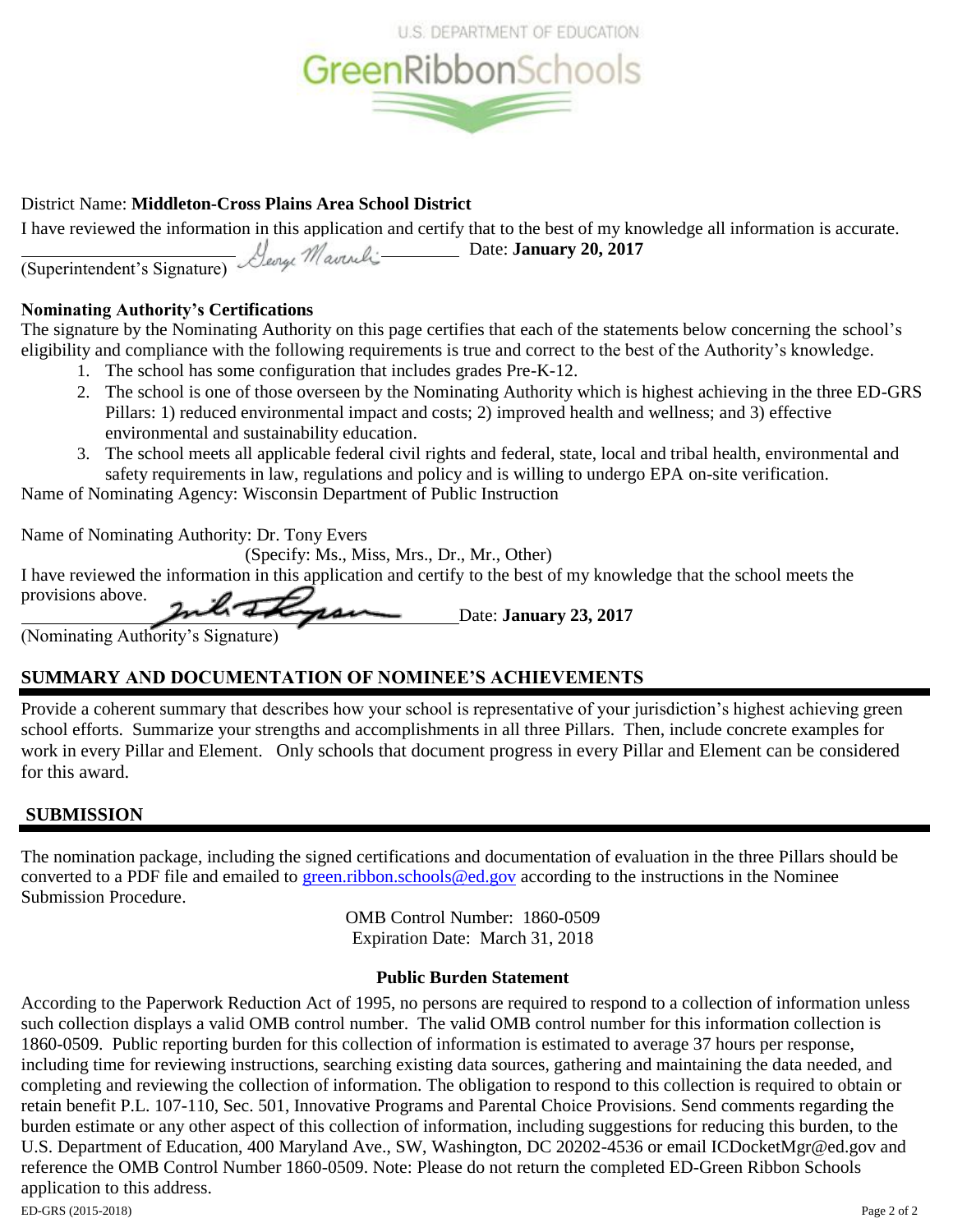

#### **U.S. Department of Education Green Ribbon Schools Summary of Achievements** *for* **Kromrey Middle School**

Located within the Middleton-Cross Plains Area School District, Kromrey Middle School is an outstanding example of what happens when a school district and community embrace sustainability. Although the district itself and schools within the district have been recognized by U.S. Department of Education Green Ribbon Schools, Kromrey Middle School deserves recognition in its own right. The vision and concept for the new Kromrey Middle School building constructed in 2013 was a direct result of the recognition received within the district for other sustainability initiatives. During design and construction, the school chose to invest dollars that could have been spent on LEED certification into additional green technology. The school was awarded *Energy Star Certification* (2016, score of 91) and *U.S. Middle School Design Project of the Year 2016*.

In addition to the facility, Kromrey Middle School community is working to transform students and staff. In 2015, the school received the *Wisconsin Technology Education Association Middle School Program of the Year* and was named *Best Place to Work* by Madison Magazine in its annual rankings in 2015. In their third year occupying this new building, staff are transforming the educational program to enhance student learning and use the building and school site as a teaching tool.

Kromrey Middle School is working to create a permanent shift in school culture towards daily healthy habits and sustainability practices. The school serves 1,150 students in grades 5-8 with 170 staff. The school population has 4% of students who are limited English proficient and 22% of students from economically disadvantaged households. Located in Middleton, Wisconsin, this suburban public middle school has documented significant achievement in all three pillars of U.S. Department of Education Green Ribbon Schools.

#### **Pillar I: Reduced Environmental Impact**

Kromrey Middle School has a history of reducing environmental impact. Prior to their new building, the school achieved EPA Energy Star recognition each year from 2008-2013. Many steps have been taken to create a modern facility that incorporates sustainable practices and features. The new building has geothermal heating and cooling, solar hot water, LED or florescent lighting plus daylighting to reduce the need for artificial lighting, over a quarter of the landscaping is native or native cultivars, and building materials were sourced locally where ever feasible. There are many places inside and outside the school for students to gather in natural lighting and with views of nature including an outdoor amphitheater and living wall on the edge of a nature conservancy. The school has received "Sugar Maple" recognition, the highest recognition possible from Green & Healthy Schools Wisconsin. The Student Council, comprised of approximately 60 students from diverse backgrounds, is working with students and teachers to incorporate everyday environmental impact reduction techniques and utilize the resources of the new facility.

#### **Pillar II: Improved Health & Wellness**

The school wellness committee promotes the motto of "Rest – Eat – Move" (REM) in order to motivate students and staff. Wellness activities are offered for Kromrey staff both at the school and at other district buildings. Mindfulness techniques are embraced and used in classrooms and staff trainings. All students are taught with the REM elements in mind in their physical education classes as well as in athletics. A district teacher with contract time to offer support in the area of stress reduction, resilience, self-care, and mindful practices, supports KMS staff individually or in teams to incorporate mindful movement and relaxation into academics. Movement and breathing lessons are developed to help calm and focus the mind and body that are directly related to classroom content. Teachers receive lessons to use as well as support to incorporate these practices as another teaching tool. In a partnership with the Center for Investigating Healthy Minds a research study in 5th grade at KMS is currently being conducted related to using mindfulness techniques in the curriculum.

#### **Pillar III: Effective Environmental and Sustainability Education**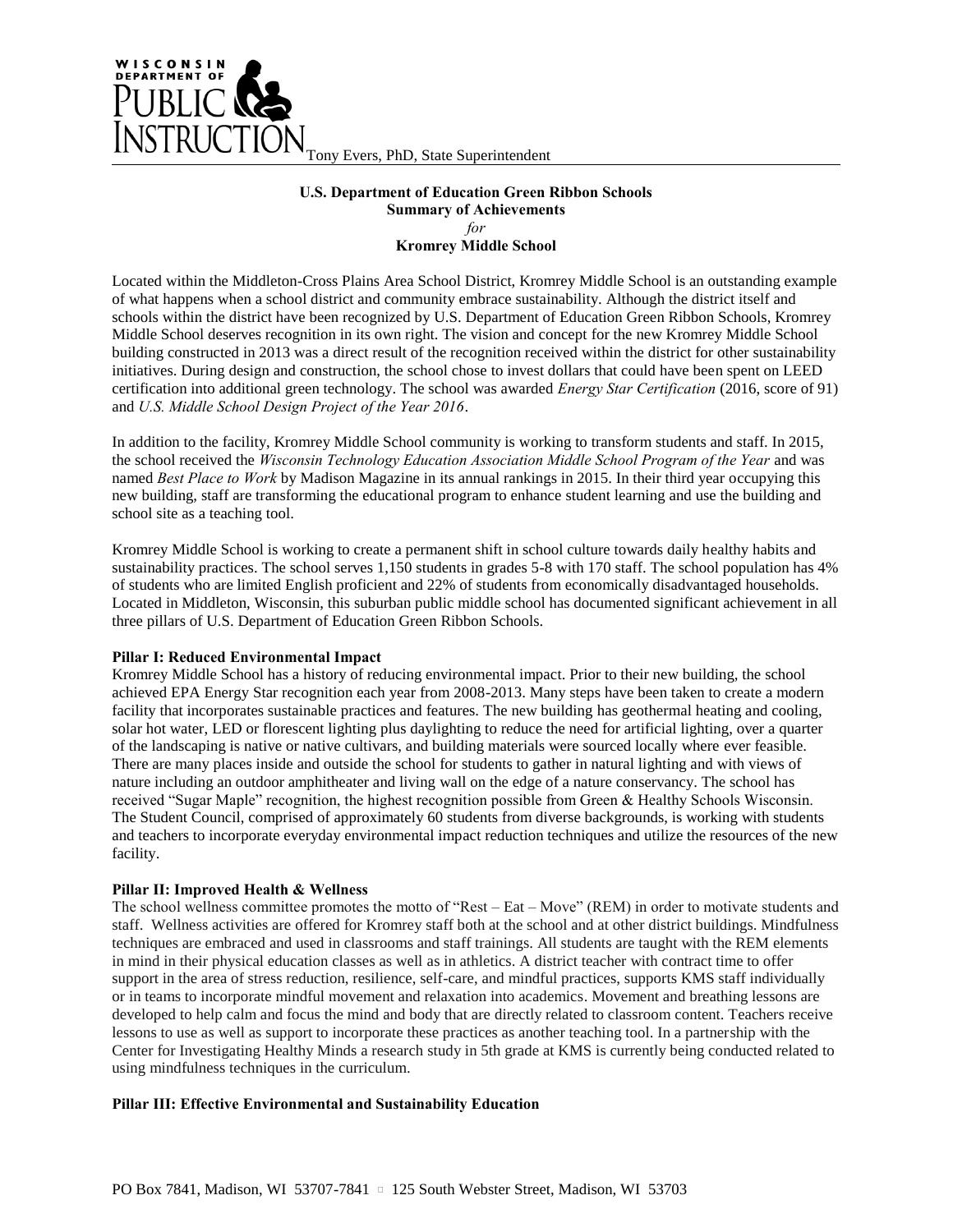Environmental education has always been a goal of Kromrey Middle School and the new building is advancing that goal. The school's proximity to Pheasant Branch Conservancy provides teachers and students a great opportunity to work with environmental and conservation agencies to incorporate environmental education and outdoor learning. Since moving into a building with views of the adjacent nature preserve, teachers are writing curriculum to learn about and connect with the environment. English classes head outside for observations related to writing poetry or observational writing. Summer, 2016 Kromrey staff partnered with Friends of Pheasant Branch Conservancy to develop outdoor inquiry units for fifth and sixth grade. Additionally all sixth grade students spend two days at Upham Woods Environmental Learning Center. Classes ranging from *Choices and Careers* to *Technology and Engineering* to *Social Studies* address environmental sustainability.

#### About the Summary and Scoring:

The complete state application is too long to include in this nomination submission, so the applicant's information has been summarized in the following pages, aligned with the pillars and elements. Each application was ranked by teams of external reviewers and internal reviewers, each with different areas of expertise, using a common ranking tool. In addition, the slate of nominees was forwarded to related state and federal agencies to ensure there were no compliance or regulatory issues.

The summary of the nominee's achievements as reported in their application is presented in each pillar and element below. The focus area references Wisconsin's application structure.

### **Pillar I: Reduced Environmental Impact**

### **Element 1A: reduced or eliminated greenhouse gas (GHG) emissions**

*Focus Area: Energy*

Prior to building the new KMS, Sustainable Engineering Group, Inc. as a part of Energy Star certification audited KMS and the former Kromrey building had achieved Energy Star status 2008-2013. During construction, energy star audits at KMS were suspended until the new school opened in September 2014 and a new baseline could be established. The new Kromrey building received an Energy Star score of 91 in 2016.

Approximately 24,700 square feet of the vintage Kromrey was maintained and updated with modern plumbing, HVAC and electrical systems as the rest came down and 80% of the old building was recycled. It was replaced with a new building complete with geothermal heating/cooling and the existing photovoltaic hot water system maintained with the solar panels being relocated to a higher roof. Construction waste was recycled.

Energy modeling and analysis were used throughout the design process to maximize the building and systems design to ensure the highest level of energy efficiency possible. Testing of the building envelope was used to discover infiltration paths before construction was completed or the building was occupied. Significantly lower installed lighting wattage than permitted by Energy Code for exterior lighting and slightly lower installed lighting wattage for interior lighting were used.

The school has the following practices and policies to ensure energy efficiency:

- Computer power management settings
- **Thermostat temperature setpoints**
- Hot water temperature setpoints
- Optimized programming of occupancy sensors
- Digital energy management system for all heating and cooling equipment.
	- o Demand controlled ventilation for large spaces such as the gym adjusts outside ventilation based on the number of occupants in the space, saving energy during low or unoccupied times.
	- o Gas and electric digital metering with demand control.
- **Monitors energy usage by tracking monthly energy consumption and costs**
- Guidelines for limiting personal appliances such as portable space heaters or mini-fridges
- Follows a schedule for regular maintenance of HVAC equipment
- **Energy and water efficient product purchasing and procurement policy.** Last Date Updated: 2010
- Energy Policy Date developed: 2010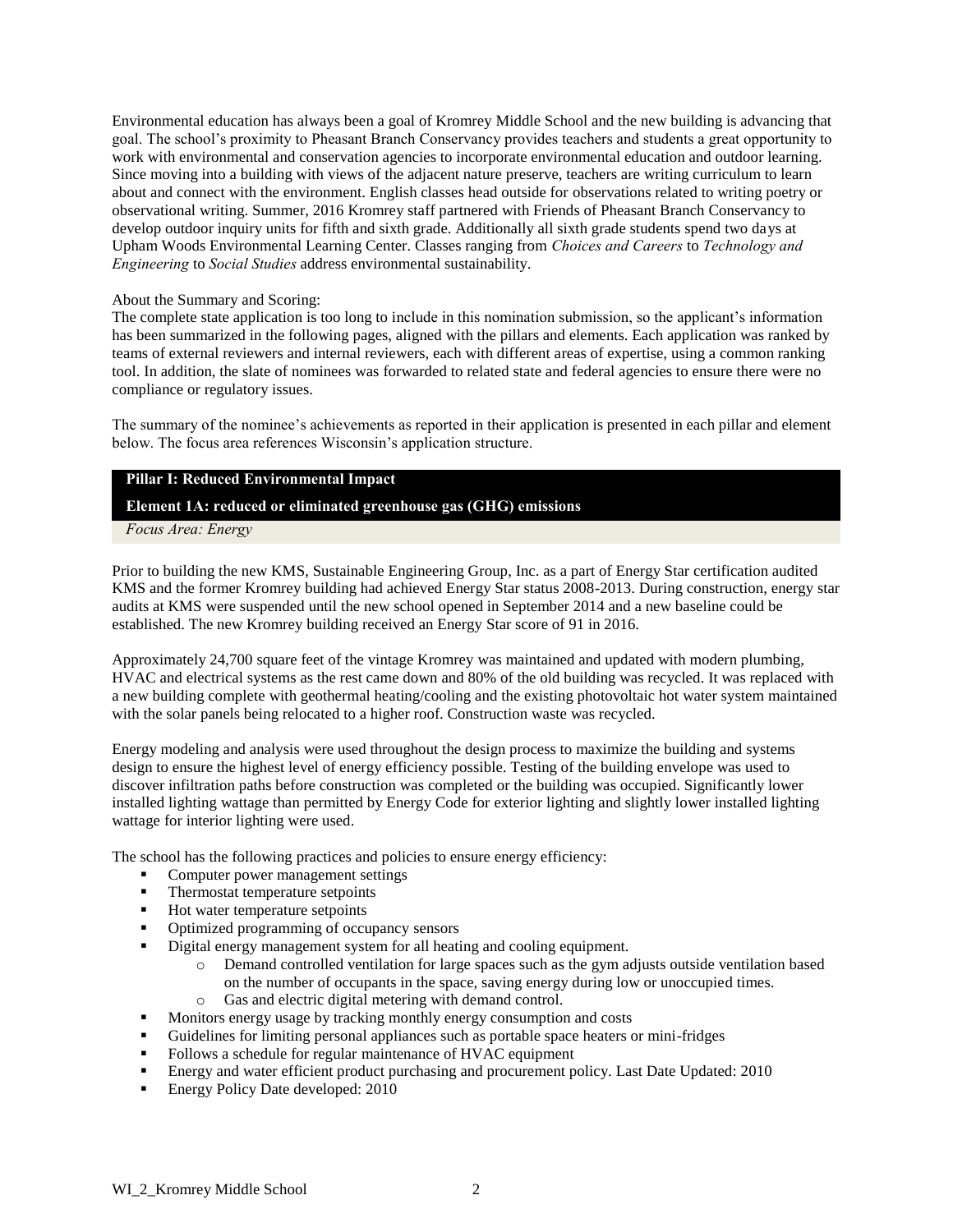The school has the following energy saving equipment:

- Energy efficient lighting:
	- o Currently classrooms have T-8 fluorescent lighting however the district is looking into replacing these with LED lighting.
	- o Dual-level lighting throughout the building to reduce energy usage when higher light levels are not necessary for tasks and daylight sensors where appropriate.
	- o Collaboration Space (8 areas of common space for several classes to interact) has LED lighting.
	- o LED exterior lighting including parking lot lights, path/landscape lights, and wall packs and all exit signs.
	- o Outside LED lights are on a timer coinciding with dusk/dawn. Changed seasonally.
	- o Lighting controls include occupancy sensors for all rooms and daylight sensors where appropriate such as hallways, library, art rooms and dining commons.
- Energy efficient Heating, Ventilation and Air Conditioning (HVAC) system: geothermal 2013-14. Ventilation system has heat exchangers to conserve warm air.
- Carpeting/flooring: recycled content 2014
- Roofing: Building envelope (roofs and walls) performance exceeds code minimums by approximately 20%
- Windows: R-5 windows are low-E and double paned. Frames are thermally broken aluminum. Glass is insulated, high performance glazing with a low-e coating
- $\blacksquare$  Doors: 2014
- Vending misers or have removed vending machines.: 2014
- **Insulation:** Foundation wall insulation 1" thickness down to around 4' to 5' at perimeter
- Variable Frequency Drive: 2014
- KMS has zones that are designed so that the public zones can be open/available on evenings and weekends and the plumbing, HVAC and electrical systems will not have to be run (or operated at bare minimums) to accommodate this use.
- MERV 13 filters on Energy Recovery Ventilation units.
- Energy efficient hand dryers (extreme air) in restrooms.
- Building design incorporated a Light Courtyard that acts to let natural lighting into the building and is used as an outdoor learning space for classes.
- **•** Lockers have light gray paint for more reflective lighting. Vintage KMS had dark red and dark blue lockers that absorbed rather than reflected light.
- Interior windows in the hallway entrances benefit from daylighting in the stairwells.
- Library, band room, art rooms, dining commons, choir room, tech ed, all have shades to control the amount of light/heat coming in to reduce cooling needs.
- Field house/Gymnasium has three basketball courts with lighting sensors to shut down lighting for unused areas.
- Wood for gym floor was from an area north of Green Bay, WI so a local purchase cutting down on energy for transportation.
- Classrooms have a glass wall that can open to the collaboration space. Light from the hallways can help in lighting the classroom.
- Kitchen appliances are all energy star.

KMS gets 40% of energy from on-site renewable energy, including:

- Geothermal heating and cooling systems utilize a vertical borefield as its ground source being 28% more efficient than conventional systems.
- Active Solar Thermal (solar hot water system)
- Daylighting

The largest non-renewable energy source for the school is electricity from MGE. With reduced funding for budgets, the cost of Green Power is prohibitive. We use our own local, low energy infrastructure and cultural conservation practices to reduce energy use and the associated cost.

Head custodian's goal is to turn down heating units in entryways. He is monitoring energy use on the Focus on Energy website. He is also working with energy consultants to help streamline and reduce energy use. Even with a new building, the school documented a 58.8% reduction of its energy use from the baseline year by continuing to fine-tune equipment operation. The school works with Focus on Energy and Cenergistic, a Dallas-based energy conservation consulting firm consults when advice is needed in managing energy reductions.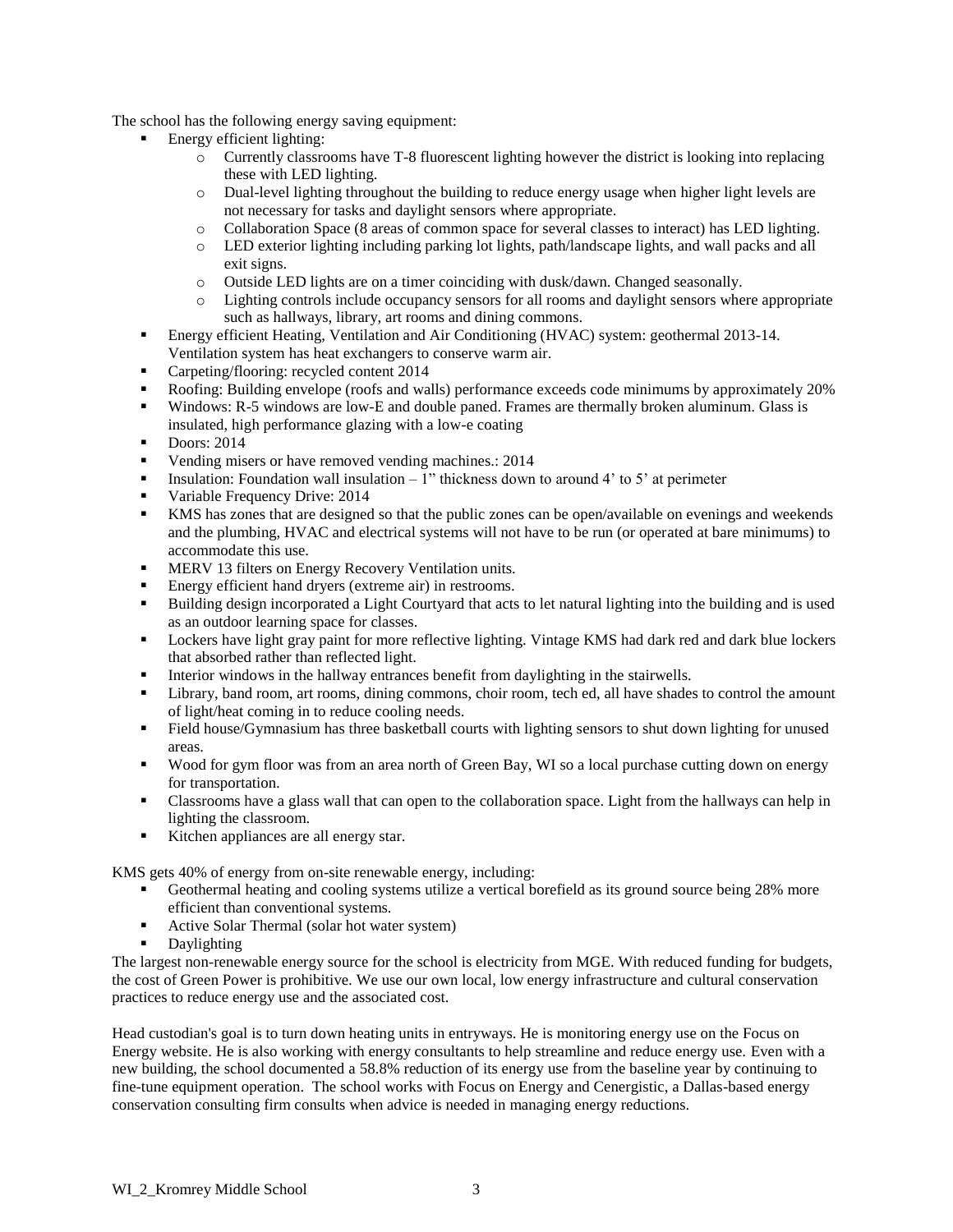| The facility managers and building operators have advanced certification and training: |                |                                |
|----------------------------------------------------------------------------------------|----------------|--------------------------------|
| WASBO Facility Managers Program certification                                          | Bill Eberhardt | 5/18/2007                      |
| Practical Energy Management (PEM)                                                      | Neal Bickler   | 5/1/2010                       |
| Building Operator Certification (BOC)                                                  | Bill Eberhardt | Level 1 - 2002, Level 2 - 2011 |

Students help identify and/or implement behavioral changes to reduce energy consumption. Various student groups have worked with the school to implement energy saving strategies. Health classes have created posters influencing students to conserve water and energy. Students have created announcements and encourage staff and students to unplug unused electronic equipment and conserve energy.

Staff help identify and/or implement behavioral changes to reduce energy consumption. Computers power down and shut off at the end of the day. Staff are encouraged to check to make sure all computers are shut off at the end of the day and not to rely on technology to do this. Printers have a conservation feature with a double print order. This has reduced printing errors and volumes of paper saved. Since July 1, 2013, KMS has saved 83,655 pages by deleting or abandoning the print job in the secure queue. This equates to 220,849.20 gallons of water or 5,111.32 pounds of CO2. This saves energy as well as resources. Every vacation, all staff are reminded to unplug all appliances including refrigerators. At Thanksgiving the energy manager sends tips for staff to save energy at their own homes by turning down the thermostat due to body heat of guests, don't put leftovers in the refrigerator until cool, etc. Staff use daylighting or reduced electrical lighting when classes are present. Lights are mostly out when the teacher is alone working in a classroom. Staff are encouraged to turn off lights when leaving the room instead of letting the motion detectors turn them off later. The head custodian has set the hallway lights to be on 7:30-4:30 when school is in session, and then to power down and shut off without motion.

Energy is taught in the curriculum in the following ways:

In the 5th grade curriculum, some of the teachers incorporated the use of solar energy into their curriculum. 6th grade teachers have involved discussions on alternative energy solutions into their curriculum on ecology and the environment. 7th grade has created environmental projects based on their informational writing. 8th grade teachers have done community service projects related to energy savings. Technology Education teachers have fully incorporated their energy saving techniques into their Project Lead the Way instruction.

Staff participate in professional development related to energy and/or energy education. Staff have been offered KEEP (Wisconsin K-12 Energy Education Program) classes. Neal Bicker inservices staff every fall and throughout the year with energy tips. Bickler also visits schools and leaves encouraging notes for staff that are conserving energy. Professional development therefore is immersing staff in behaviors that are best practices in conservation as well as formal courses such as KEEP. Teachers have participated in MG&E's classes on energy education. Tech ed instructors are developing a learning curriculum for all students on the sustainable features of KMS including the geothermal system. The infrastructure of geothermal heating and cooling was intentionally left uncovered to be able to educate students.

### **Element 1B: Improved water quality, efficiency, and conservation**

*Focus Area: Water*

The school's water comes from a municipal water supply from groundwater source. The school does the following to ensure water quality and conservation:

- Our school meters water use and documents water use to identify substantial changes in water use.
- Our school conducts annual audits of the facility and irrigation systems to ensure they are free of water leaks and to identify opportunities for savings.
- Our school educates students and staff on what should and should not go down the drains.

KMS has the following water-saving equipment or practices to ensure water quality and efficient use: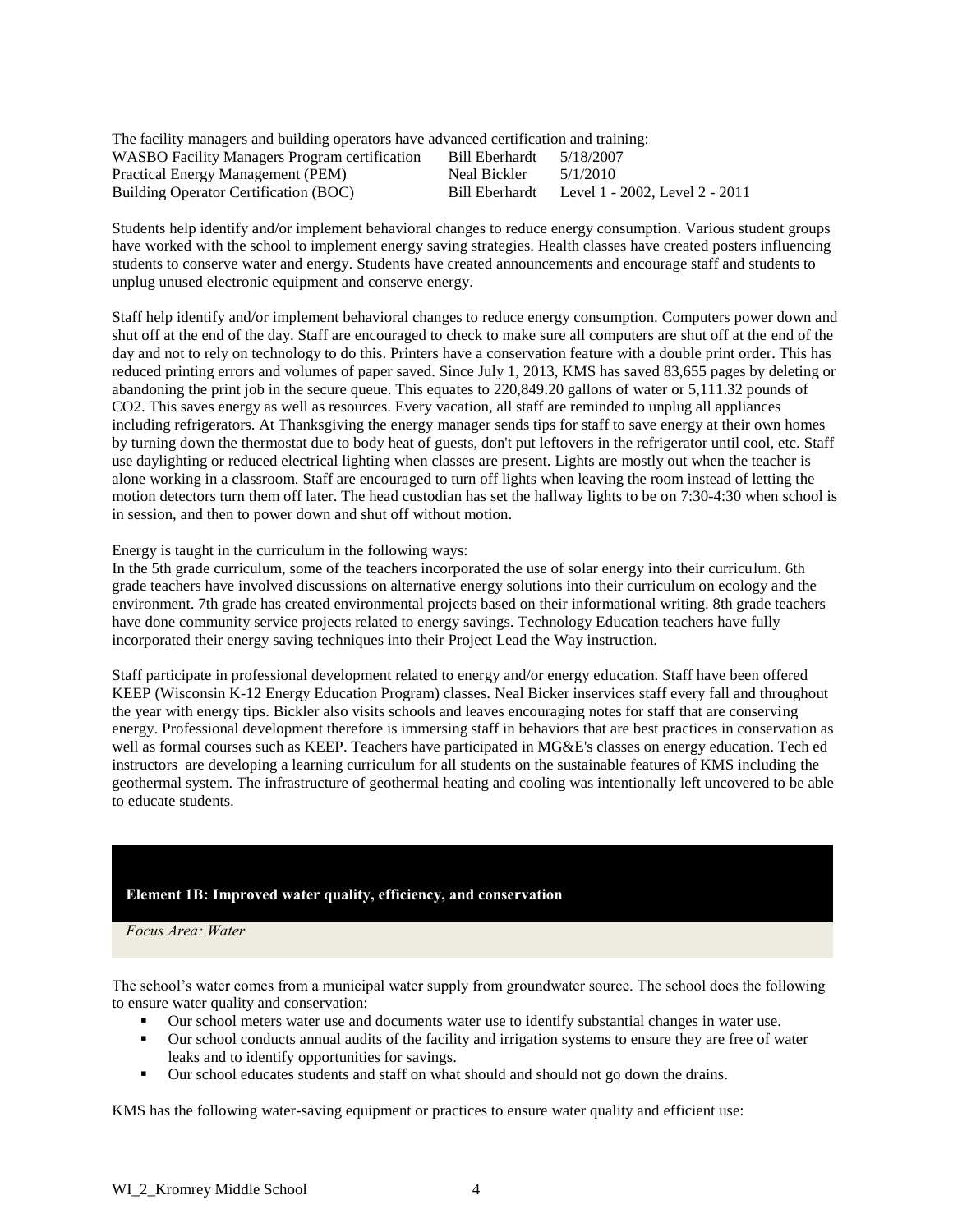- $\blacksquare$  Low-flow toilets (1.6 gallon per flush (gpf))
- Faucets with properly timed automatic shut-off
- Hand washing faucets equipped with 0.5 gallon per minute (gpm) aerators.
- Low-flow shower heads (2.2 gpm) in locker rooms
- **Efficient dishwashing equipment.**
- Air conditioning equipment does not utilize water.
- Water softening systems (if used) regenerate based on water volume treated and not time.
- Other salt-efficient water-softening practices (such as brine reclaim, cold water bypass, system optimized by professional within 5 years).
- **Taps, faucets, and fountains at our school are cleaned at least twice annually to reduce contamination and** screens and aerators are cleaned at least annually to remove particulate lead deposits.
- Our school has a program to control lead in drinking water (including voluntary testing and implementation of measures to reduce lead exposure).
- Our school has a medication disposal policy.
- Our school has a chemical disposal policy that helps ensure water quality.
- Our school has a grease trap or oil/water separator for the kitchen sanitary waste line.

Locally manufactured materials were utilized in the new construction reducing transporting miles and the associated pollution from vehicles that ultimately ends up in aquatic systems. Also materials with high recycled content were specified during construction. This reduced impact on natural systems in providing raw materials thus keeping waterways more protected. 18% of the landscaping is native, and an additional 10% is native cultivars. Native vegetation requires little to no watering once established. Also the custodians spent a day in August pulling weeds by hand in all the beds to avoid the use of herbicides that could impact Pheasant Branch Creek, which is adjacent to the school. The rain gardens (treats water quality) are designed as bioretention basins, meaning the plants and specially designed soil help to hold water after a rain event. These basins are connected via both underground and surface piping to protect Pheasant Branch Creek. A portion of the stormwater on the west side (back side of the school) is captured and routed to the dry basin in the northwest corner of the site. Stormwater is treated for quantity by above grade detention. Erosion during construction was managed through the use and maintenance of erosion control fencing. While building the new Kromrey, the District focused on water conservation and stormwater runoff containment and infiltration.

Students are actively involved in planning and implementing water conservation and/or protection activities. In the past, students have become involved with the conservation of water by utilizing 'educational campaigns'. They have created informational posters and pamphlets to make staff and students aware of various water saving techniques. We have 11 new drinking fountains with a bottle re-filler that were a focus of one of these such education campaigns.

Staff are actively involved in identifying and implementing water conservation and/or protection activities in the school. Staff were involved in the planning of the new building. Part of this planning was the implementation of rain gardens for rainwater run-off. Also the back of the school facing the Conservancy has permeable pavement on the paths. Many different water saving techniques were focused on during the planning of the building. The P.E. staff found students were not likely to shower after class so recommended that numerous showers could be eliminated from the plans. The locker rooms have only one shower stall each. Each classroom has sink aerators to conserve water. Every classroom except art and science has drinking faucets on the sink that turn on and off by the student getting a drink. Not continuous running. The hallway outside the dining commons has hand-washing stations with extreme air dryers. The hand-washing faucets have motion detectors as do the faucets inside the restrooms.

Water topics are taught in the following ways: Fifth grade has a lesson in which students will observe and learn how stormwater is collected on school grounds using permeable asphalt, rain gardens, bioswales, and drainage patterns across/through green spaces with native plants. They also as part of their FOSS science units have lessons on water as a habitat for fish. To compliment the indoor labs that have activities in water chemistry and their effects on aquatic organisms, a discovery, outdoor experience was written for students to journal the aquatic environment they observe at Pheasant Branch Creek. 6th grade classes have studied ground water and its impact on environments and ecology in their science curriculum. All sixth graders go on an overnight field trip to Upham Woods in Wisconsin Dells and one activity they experience is a pond study. Seventh graders participate in various water conservation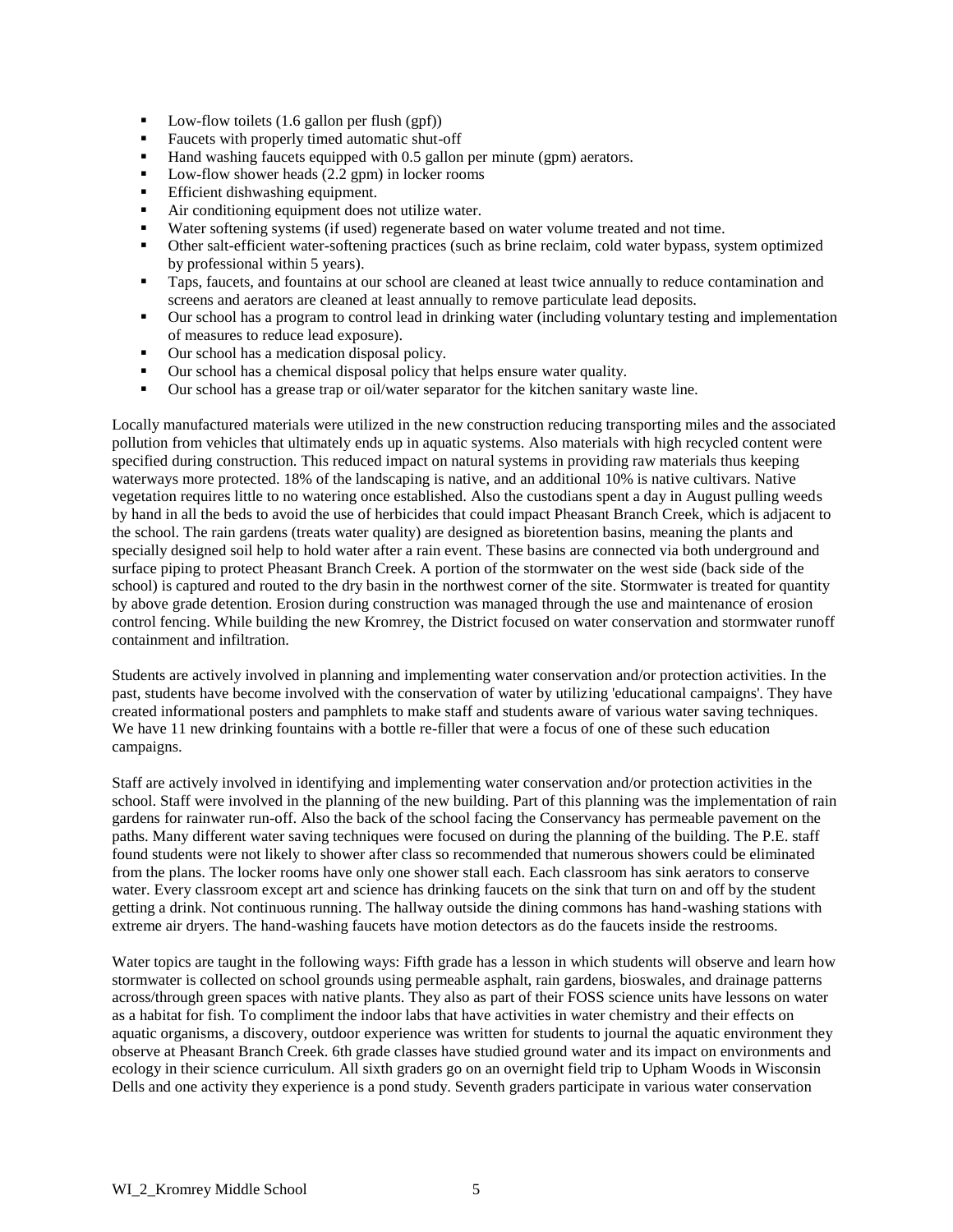topics while discussing green architecture in their Industrial Technology courses. Eighth grade science has a unit on hydrology lasting about two weeks. The following topics are covered in that unit:

- water cycle
- availability of fresh and salt water
- amount of water in fruits and veg.
- **porosity and permeability of soil**
- filtration qualities of sand, soil, and clay
- **groundwater**

Staff has participated in professional development related to water and/or water education, including water and stream studies, water runoff, rain gardens, and erosion prevention.

KMS using the following landscaping practices:

- use of mulch and native plants to reduce watering needs
- **I** landscaping designed to be water-efficient and/or regionally appropriate
- use of broom or blower to clean driveways and walkways
- KMS does not water lawns once established and has native plants in extensive rain gardens to reduce watering

Our school has the following runoff or stormwater practices:

- Rain garden
- Downspouts directed to vegetated areas
- Mowing, leaf collection, and snow removal managed to keep removed materials off impermeable surfaces
- Use of leakproof lids on dumpsters or other outdoor waste collection bins
- Other ways of reducing storm water runoff and/or impermeable surfaces (specify): bioswales, permeable Asphalt

The following deicing practices that help protect water resources:

- Snow  $\&$  ice are removed with shovels, plows, or snowblowers before salt is applied
- Salt applicator is not paid by volume of salt applied
- Salt applicator has attended best management practices training for salt application
- Salt equipment is calibrated
- s Salt is stored in an enclosed location away from surface water bodies including wetlands

Salt is purchased as needed from the City of Middleton Garage where is it kept dry and also stored in a location at KMS that keeps it dry as well. At present there is no equipment available for making and applying brine.

Our school is used as a tour focus for other Districts wanting to implement environmentally sound techniques into their buildings. Due to this focus, our District has focused on keeping Kromrey as a model school for each of these areas.

#### **Element 1C: Reduced waste production**

*Focus Area: Recycling & Waste Management* 

Our school has a policy to minimize the generation of all waste types. Our facilities manager keeps data on recycling vs waste volume and conducts informal audits of recycling and trash dumpsters. Recycling bins are clearly labeled and placed next to a trash can in all locations, including hallways, classrooms, lunch room, staff lounge, and main office. We recycle:

- **Paper**
- **Glass**
- Metals
- Plastic Containers
- **Ink Cartridges**
- Cell Phones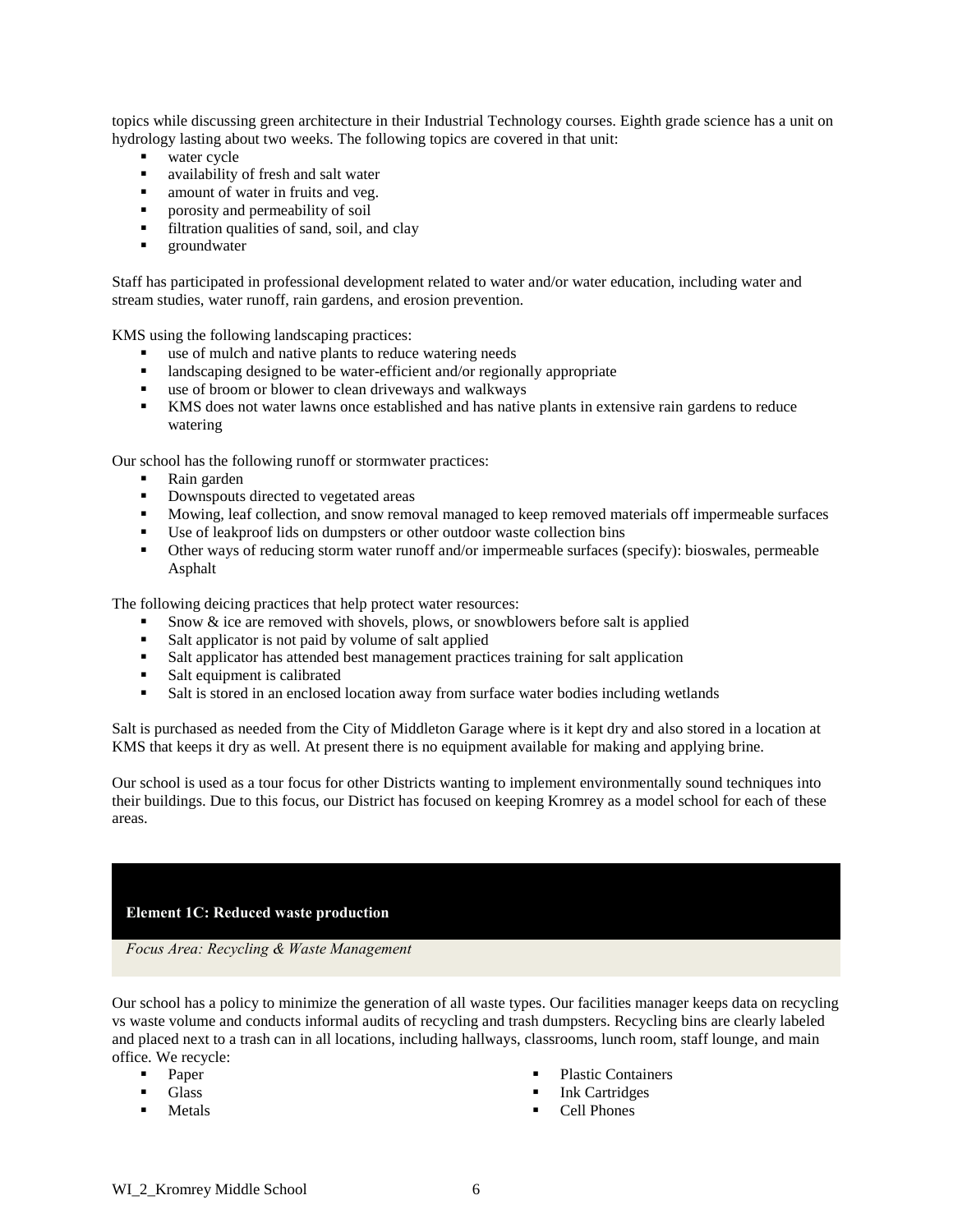- Milk and Juice Cartons
- **Batteries**
- Markers
- Construction waste

Materials used in the construction and equipping of the new school were sourced for recycled content and ability to be recycled at the end of its life cycle. An example is the choice of flooring. KMS has Johnsonite Tarkett Melodia 2D Homogeneous Vinyl tile. According to company literature: "REUSE AND RECYCLE....

- Space modular resilient tiles contain up to 35% pre-consumer recycled content
- Tiles can be installed with releasable adhesive for repurposing in other areas.
- All samples can be reclaimed and repurposed as part of our ReStart® Reclamation Program
- ReStart allows installers to send back unused or cut material for recycling. "

Middleton has a new recycling facility that takes items the curbside recycling does not. After 30 microscopes arrived each packaged in styrofoam, a custodian gathered up all the styrofoam and drove it to the recycling center that is only open Sat. mornings. This shows dedication to recycling since he had to make a special trip on a non-school day. Kromrey's solid waste diversion rate is 50%.

Our school has a policy on the proper storage, transportation, and disposal of regulated wastes that is actively enforced and followed at our facility. During the move in 2015 to a new facility, KMS science chemicals found not safe for student use were disposed of through Badger Disposal. There were 71 substances identified for disposal. Amounts were determined by container capacity and % remaining. Some were not deemed hazardous and others such as sodium peroxide, sodium hydroxide, copper compounds, lacquer thinner are hazardous. Environmental and health services contractor quantified the materials and Badger Disposal completed the manifest that will track the waste disposal. The chemical hygiene officer at Middleton High School must approve all chemicals for Kromrey before purchasing. No chemicals are purchased that are on the Flynn non-recommended for students list.

Reuse is deemed favorable over recycling, so most surplus school equipment is either sold at MCPASD "garage sales" or recycled in an environmentally correct manner. Unwanted computers or furniture is first sold through district "garage sales" before being considered for recycling. Our school disposes of unwanted computer and electronic products through an approved recycling facility or E-cycle Wisconsin program. All our computer purchases are Electronic Product Environmental Assessment Tool (EPEAT) certified products.

Envirox cleaners that are green certified are used at KMS. Low maintenance flooring was installed that is only waxed once per year reducing the amount of chemical being purchased and reducing exposure for workers to the wax.

Any pre-packaged food such as carrots, milk, whole apples, etc that students have taken but don't want are placed in a box for the local food pantry. KMS students know it is better to donate unwanted food than to throw it away. According to a survey in 2014, district-wide, this food donation (in place for 25 years) exceeds 30,000 lbs/year kept out of landfills. Training for kitchen staff reduces waste at the food production level.

The tech ed teacher has a metal recycling barrel in his room for all scrap metal parts, including nails, screws, rivets and sheet metal. KMS PTO recycled printer cartridges including 211 from City of Middleton Clean Sweep in Oct. 2014. Middleton Clean Sweeps have now ended with the building of the City's recycling center that collects recyclables that are not picked up curbside.

KMS has software that requires teachers to actually select what they want printed at the printer (after selecting print on the computer) to reduce mistake printing. This has reduced the paper use at KMS by 70.6 reams of paper for the period 8/1/16 to 3/9/16. This translates to 31.8 sheets of paper per Kromrey student saved from the waste/recycle stream. Avoiding waste printing also eliminates the ink that would have been used in printing. All printer cartridges are recycled and reused. Durable trays are washed and reused for school lunches. All confidential documents for discard at KMS are shredded & recycled.

In the spring of 2016, the Student Council took on a project to do more recycling of products that are seldom recycled. They put bins for markers around the school to send to the Crayola Recycling Program. They also made signs to encourage the reuse of one sided paper. Also, students have been monitoring the recycling bins checking for fidelity to our recycling program.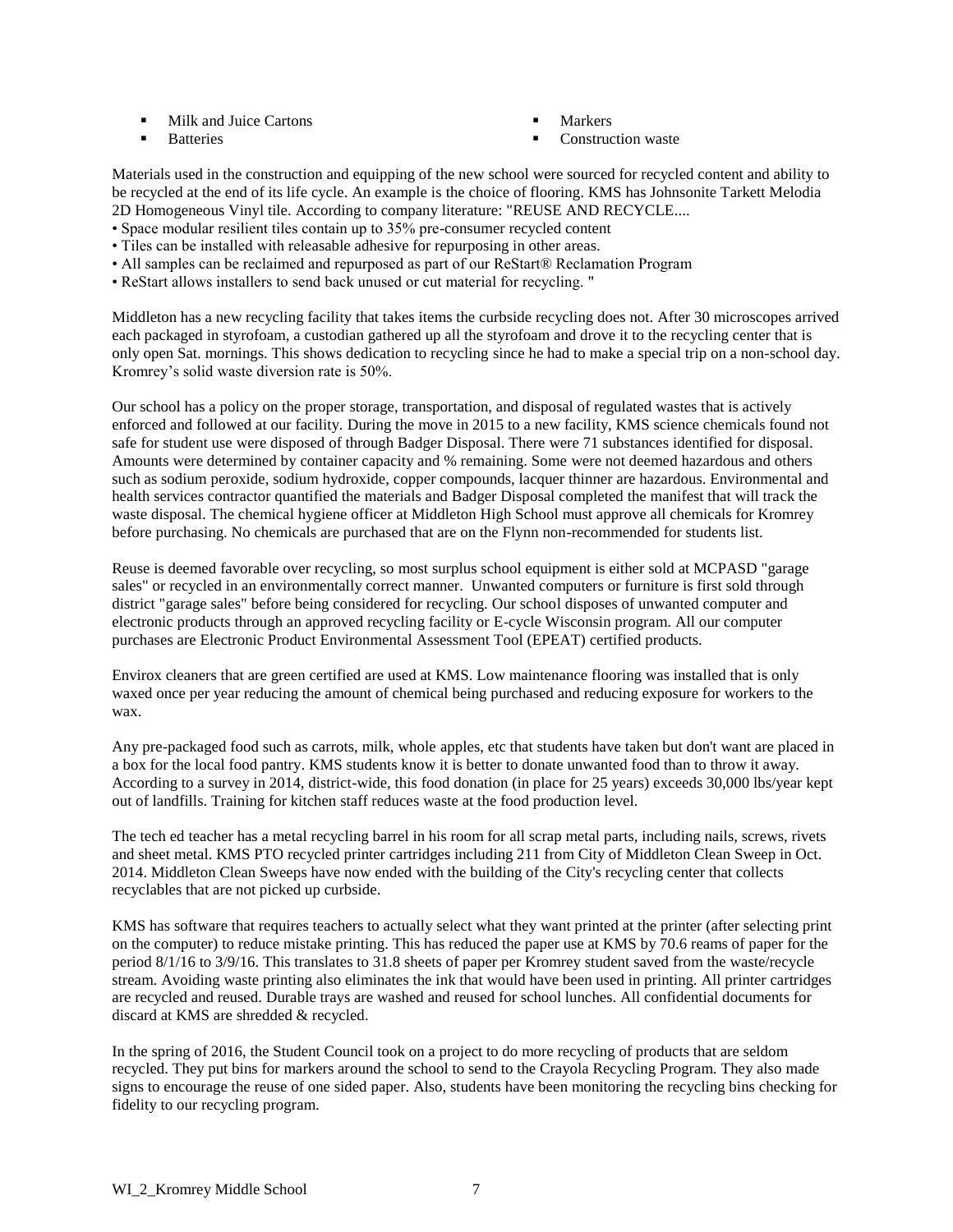The Student Council in the school has taken the initiative to help implement change in reducing waste and increasing recycling. This is done by positive interactions between students in the school environment. As statistics are coming back from our completed new school project, students are engaging in discussions about the recycling and reusing of the building materials in our school. They have implemented a marker recycling program that recycles the empty expo markers. They are also beginning to monitor the recycling bins to ensure appropriate usage of those. In the future, the plan is for the Student Council to collaborate with other student groups to identify areas of improvement in recycling and reduction of waste. The viability of composting is being studied by the student council during 2016-17.

Staff help identify and/or implement changes to encourage waste reduction, reuse, and recycling behaviors. Staff encourage students to recycle milk cartons and other recyclables in the dining commons and classrooms. Every classroom has recycling and landfill bins as do the hallways. Each recycling station has a poster to remind students what is recyclable. Eleven bottle refilling stations were installed to encourage students and staff to refill reusable water bottles rather than purchase plastic.

Waste reduction, recycling, and management topics are taught in the curriculum.

- Health programs encourage appropriate management of waste and recycling.
- 6th grade curriculum is based around ecosystems, biomes, and ecology. They do an entire unit on waste management.
- Other classrooms have done service projects in which they go to the Pheasant Branch Conservancy to pick up trash and other materials.
- **Previously, teachers have taken student groups to the recycling center in Madison to see how the** recycling system works.
- All 6th grade students are involved in the GREAT program at Kromrey Middle School. All students must complete a community service project. Many students choose to pick up trash, or implement clean up programs in the community.
- 6th Grade also teaches a Social Issues Literacy Unit in which many students focus on recycling, composting, and trash as their social issues.

Staff participated in professional development related to waste reduction, recycling, and management. Fall of 2015, KMS head custodian was trained by Michelle Grindle, Waste Management on what items can be recycled in the food service program. Staff have then been trained by head custodian on monitoring trash/recycling bins at various times including lunch and special events held in the school cafeteria.

### **Element 1C: Use of alternative transportation**

*Focus Area: Transportation*

Kromrey works to ensure transportation use is efficient and reduces environmental impact, including air quality. The transportation center requires no idling when dropping off or picking up students at school. GPS equipment is used to monitor reduced idling. At all times, only buses are allowed along the curbside closest to school. Most parents must park along the adjacent streets to pick up and drop off students therefore minimizing the effects of idling. Every fall KMS conducts a transportation audit. Currently 25.4% of students walk, 5.5% bike, and 47% carpool to school. 21% of KMS students are transported by District buses, which use routing software, Transfinder, to locate stops to shorten routes for route optimization and stop optimization. The fleet includes:

- buses retrofitted with diesel oxidation catalyst using EPA region 5 Midwest clean diesel initiative grant
- **buses that use ultra low sulfur diesel fuel**
- <sup>4</sup> 41 new, lower emission, higher MPG buses have been purchased since 2010 and replaced inefficient buses

Additional opportunities that help to reduce vehicle emissions, fuel consumption, and traffic, and/or promote physical activity to get to school where safe and possible include:

KMS has access to 4 suburbans for transporting small groups and one suburban has flex fuel option.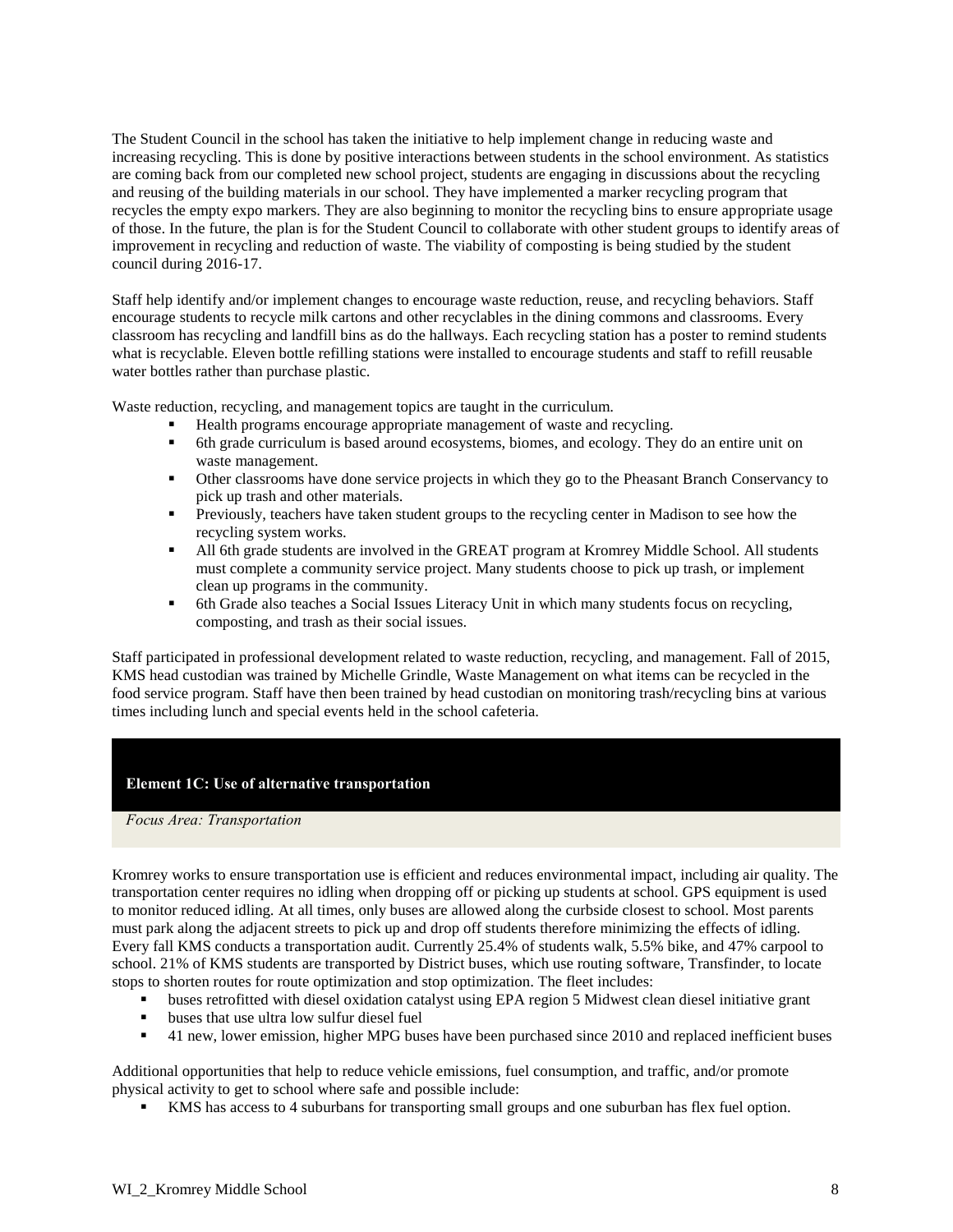- KMS participates in the "Safe Routes to School" Program and received funding to add islands so students walking have a safe place to wait in the road. Traffic cones are used to direct buses and cars to separate, appropriate areas for picking up/dropping off students.
- KMS has a well-publicized no idling policy that applies to all vehicles (including school buses).
- KMS has established Safe Pedestrian Routes to school which are distributed to parents and posted in school offices.
- Bike racks, showers, lockers, and/or other bike amenities.
- Consistent, clear communications to families regarding transportation options and policies.
- Vehicle loading/unloading areas are at least 25 feet from building air intakes, doors, and windows.
- A policy pertaining to fuel-efficient fleet vehicle purchasing.
- Clean diesel/bio diesel/alternative fuel
- There is discussion of creating incentives for students to utilize our trail system or alternative methods of traveling to school.

Transportation issues, including correlations to outdoor air quality, are taught in the curriculum. Outdoor air quality is a focus of many students writing about the subject in grades 5-8. For these writings, many students do research and focus on informing and promoting change in the readers. Our Industrial Technology classes focus on transportation and building and discuss air quality issues with regard to different fuel usage. Science classes in grades 5, 6, and 8 focus on air quality in some form of their instruction as issued by their curriculum.

MCPASD sent the transportation services manager (TSM) and transition transportation coordinator (TTC) to National Association for Pupil Transportation conference in November of 2014 to learn of alternatives to gasoline and diesel fuel such as propane, CNG, and diesel electric hybrids. Transportation staff, the Superintendent and Assistant Superintendent are all inserviced on the latest technology learned at conferences. WI Department of Energy held conferences in 2012 on Compressed Natural Gas opportunities that were attended by TTC. All transportation staff are instructed in low idling procedures....at 20F--10F limit is 15 min/hr and below -10F idling as necessary. This low idling policy reduces emissions, wear and tear on the engine, and saves \$8,000-10,000 annually districtwide. In winter the buses were idling as much as 200 hours/week and after GPS equipment was installed to monitor and enforce idling policy in 2012, the average was reduced to 15 hours/week greatly reducing fuel use and emissions.

### **Pillar II: Improved Health & Wellness**

### **Element 2A: Integrated school environmental health program**

*Focus Area: Environmental Health*

KMS has a comprehensive indoor air quality management program that is consistent with EPA's Indoor Air Quality (IAQ) Tools for Schools. Additional measures to improve environmental health include:

- Our School has taken actions to prevent exposure to asthma triggers such as mold, dust, and pet dander
- Our school has an asthma management program that is consistent with the National Asthma Education and Prevention Program's (NAEPP) Asthma Friendly Schools Guidelines
- Our school has installed one or more energy recovery ventilation systems to bring in fresh air for use in the HVAC system.
- Our school meets ASHRAE Standard 62.1-2010 (Ventilation for acceptable indoor air quality)
- Our school has installed local exhaust systems for major airborne contaminant sources
- Our school has CO alarms that meet the requirements of the National Fire Protection Association Code 720
- Our staff visually inspects all our school's structures on a monthly basis to ensure they are free of mold, moisture, and water leakage
- Our school's indoor relative humidity is maintained below 60%
- Our school has moisture resistant materials/ protective systems installed (i.e. flooring, tub/shower, backing,
- and piping)
- There are no wood structures on school grounds that contain chromate copper arsenate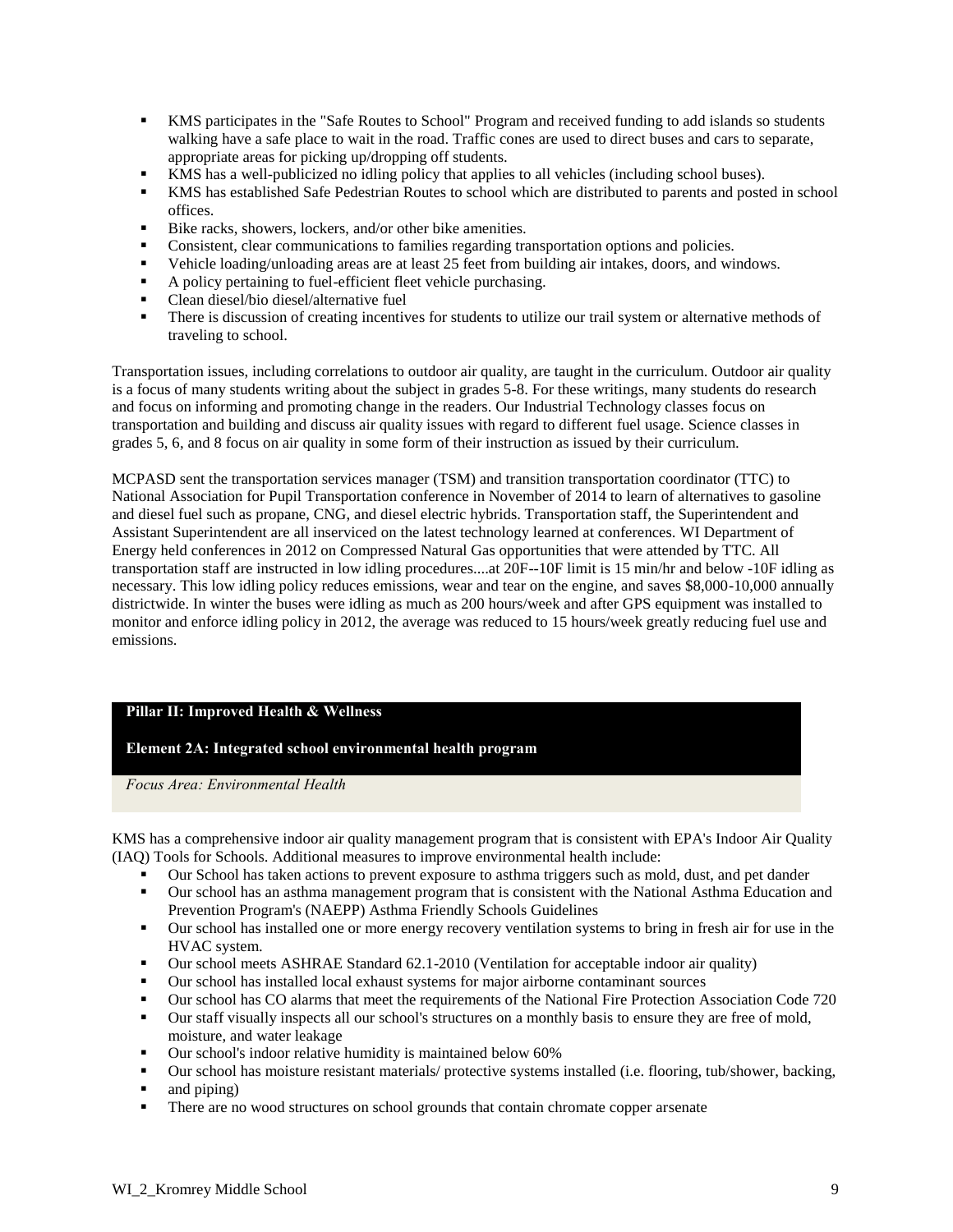- Our school has combustion appliances that are annually inspected to ensure they are not releasing carbon monoxide; OR not applicable - the school does not have combustion appliances
- All of the ground contact classrooms at our school have been tested for radon within the last 24 months. Radon tests for our school tested at or below 4 pCi/L OR our school was built with radon resistant construction features and tested to confirm levels below 4 pCi/L

KMS has a chemical management program and purchasing policy that supports low or no-VOC products and substitution when less hazardous alternatives are available. Management includes procedures for:

- Storage and labeling.
- **Training and handling.**
- Hazard communication.
- Spills (clean up and disposal).
- Selecting third-party certified green cleaning products

Prior to purchasing chemicals for any purpose, less hazardous alternatives are considered. Science rooms have a locked shared storage for chemicals. They also have a fume hood shared with the storage room for preparing lab chemicals. They also have a ventilated acid cabinet. All chemicals for purchase by science teachers must first be approved by the chemical hygiene officer. The custodians have green certified cleaners but still keep cleaners in a locked closet. Also all custodians are properly trained in the hazards, use, maintenance and disposal of cleaning chemicals, dispensing equipment, and packaging. Most chemicals in the art classes are locked up in the spray booth room. No glazes with lead are purchased or kept in the school. When necessary, students and staff use engineering controls such as fume hoods and personal protective equipment

The school's IPM Coordinator participated in a Department of Agriculture, Trade and Consumer Protection IPM training seminar (2012) and an Integrated Pest Management (IPM) approach is used for controlling insects, rodents and weeds. The IPM approach focuses on making the school building and grounds an unfavorable habitat for these pests by removing food and water sources and eliminating their hiding and breeding places. This is accomplished through routine cleaning and maintenance. School buildings and grounds are routinely inspected to detect any pests that are present. Pest sightings are reported to our IPM coordinator who evaluates the "pest problem" and determines the appropriate pest management techniques to use to address the problem. The techniques can include increased sanitation, modifying storage practices, sealing entry points, physically removing the pest, etc. Chemicals (pesticides) are only used when necessary to eliminate a pest problem. The school will try to use the least toxic products when possible.

Notice of specific pesticide use is provided to any school staff, student or parent who requests this notification. We will provide notice either in writing or by phone at least 24 hours prior to the application, if possible. Pesticide use is kept to a minimum and the current volume of annual pesticide use is .001 gal/student/yr. At KMS, we try to reduce habitat for pests and only use pesticides (the least toxic as meets the needs) as a last resort and when students are not present if possible. For example, before school started, all KMS custodians spent a day hand pulling weeds in the numerous shrub/flower beds on campus rather than spray herbicides.

Our school has an employee who is certified to apply pesticides and also contracts with a certified and licensed pesticide applicator. Our school posts a notice at the time of pesticide application and for at least 72 hours following application and prohibits students from entering a treated area for at least 8 hours after the treatment or longer if required by the pesticide label. Our school provides pest control policies and methods of application to parents and school employees and meets posting requirements. Our school makes available copies of pesticide labels, copies of notices, material safety data sheets (MSDS) and annual summaries of pesticide application in an accessible location.

Highly recycled content materials were specified whenever possible to reduce the use of virgin materials, which is healthier for the planet. No/low volatile organic compounds (VOCs) products were specified whenever possible providing for a healthier interior atmosphere.

All staff have a series of on-line, safety training videos with quizzes that must be completed by Oct. of each school year. The chemical hygiene plan is included in this grouping. Many of our science teachers have had professional development and training focused on environmental health. Many of our health teachers also focus on this topic.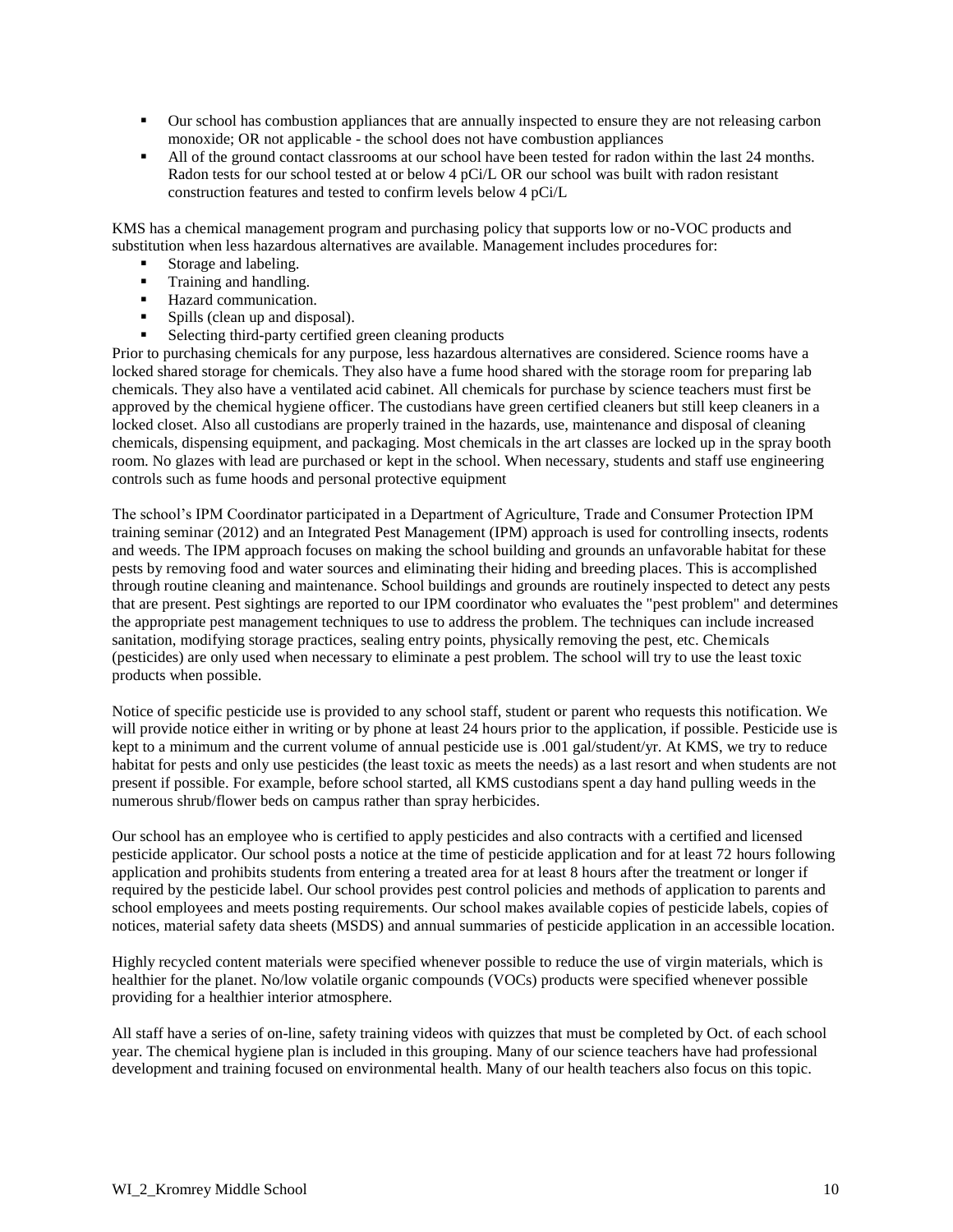Staff help identify and/or implement behavioral changes to improve environmental health. The facilities director regularly sends out emails to staff to encourage safe behaviors. For example: "It is that time of year again when the snow melts during the day and refreezes at night. When you arrive to work, be watchful for icy areas. Do not park in a stall where you may need to step onto ice. Do not walk on areas that look wet and shiny. These are more than likely icy spots. Inform your Head Building Custodian if you recognize areas of concern. Thanks for making safety a first priority." 2/17/16

Students also learn about environmental health topics. 7th and 8th grade focuses on environmental health topics and chemicals in the science curriculum. Because these two grade levels focus a lot on lab work in the classes, this is a topic of discussion frequently. 5th and 6th grade focus more on the effect chemicals, pollution, and environmental health have on the ecosystem.

# **Element 2B: Nutrition & Fitness**

*Focus Area: Health & Wellness*

KMS is committed to providing school environments that promote and protect children's and adult's health, wellbeing, and ability to learn by supporting healthy eating and physical activity. KMS has a School Health Advisory Council (SHAC) or school wellness committee and also implements the following programs and policies to promote health lifestyles:

- a comprehensive school physical activity program (CDC) or implemented the DPI Active Schools: Core 4+.
- students spend at least 120 minutes per week per year in school supervised physical education.
- A large portion of our students are outside for physical education 50% of the time. The other portion, because of the large number of students and classes, are inside - we have to rotate field/outdoor space on a weekly basis.
- integrates health measures into assessments.
- offers opportunities for students to be physically active outside of physical education classes (e.g., recess, open gym, before/after school programs, classroom activity breaks).
- promotes or supports walking and bicycling to school.
- promotes hand washing for staff and students.
- **has Physical Education curriculum based on state standards and grade-level outcomes for physical** education.
- **•** participates in the Presidential Youth Fitness Program and is coupled with Fitnessgram testing.
- participates in the National School Breakfast Program.
- **Participates in the National School Lunch Program.**
- If All foods and beverages sold during the school day meet the USDA's Smart Snacks in School nutrition standards.
- has a policy for healthy classroom snacks.
- participates in Farm to School activities, including local food procurement. (since 2006)
- has a garden that supplies food for our students in the cafeteria, a cooking or garden class or to the community. Date established: 2015 and moving in 2016 to a sunnier location. A trial straw bale garden was initiated spring of 2016. Plans for an enlarged world language garden are being developed for implementation in spring of 2017.
- prohibits advertising and promotion of less nutritious foods and beverages on school property.
- has on-site indoor and outdoor physical activity facilities available to students, staff, and the community.
- purchases food locally sourced or certified as "environmentally preferable"
- KMS students are offered at least one fruit and one vegetable daily for their hot lunch. Skim and 1% milk are also offered.
- Hand washing is done several times a day including before lunch and in instances where students have been identified as having food allergies.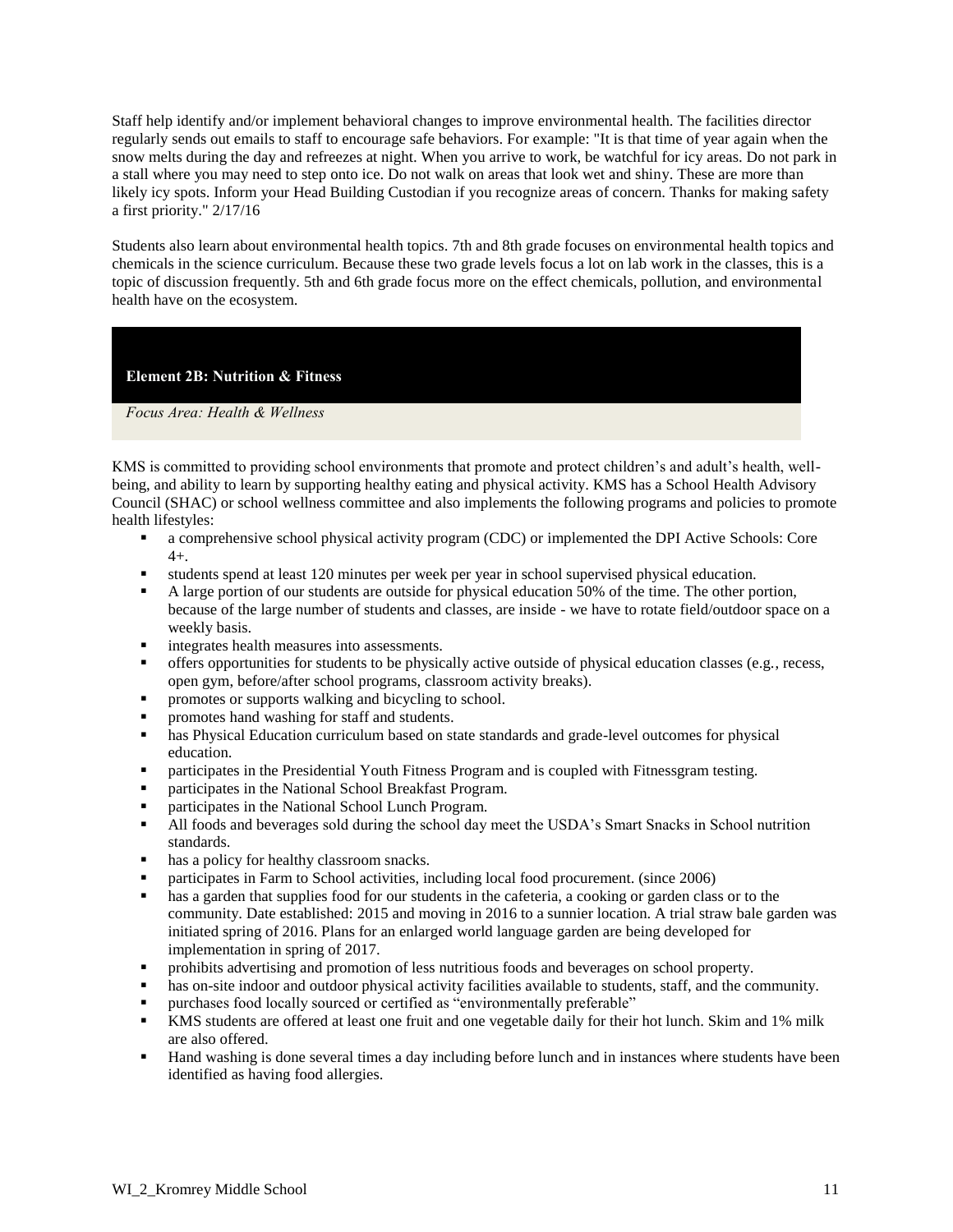Kromrey fully participates in and implements in the district-wide wellness program for all students and staff. The integrated PE/Health and Wellness curriculum "Rest-Eat- Move" is both a K-12 comprehensive education program as well as a staff wellness initiative designed to provide skills and resources for achieving and sustaining fitness for a lifetime. The "Rest" element focuses on three areas: Passive rest (how to get a good night's sleep); Active rest (daily physical decompression) and Mindful rest (strategies for stress reduction). The "Eat" portion of the program emphasizes the importance of choosing real (rather than processed) foods and stresses the enjoyment of buying, preparing and sharing meals. The "Move" portion of the program--for students, athletes and staff, alike--aims at creating bodies that are physically "literate" and adaptable, rather than simply adapted.

There are 2.5 FTE counselors, shared director of equity and student achievement, a school nurse and assistant, shared school psychologist, and school social worker. There is also a shared occupational therapist available. All the contacts are on the district as well as KMS website. The students are informed of these services at the beginning of the school year and on an as needed basis. Parents and staff are also informed of these services.

Some of the wellness offerings for staff have included:

- Yoga- As part of the OM YEAH movement, join our highly qualified and heart-led teachers for gentle flow classes that are intended for all levels from beginners to practitioners. We are grateful to Bliss Flow Yoga for providing us with so many instructors!
- Cardi-Yoga- Circuit-based workout/yoga practice with an option to end after 20 minutes if that's all your schedule allows, or to stay for the full 45 minutes.
- Saturday Playground Cardi-Yoga- Come for a fun fusion of cardio workouts and yoga poses ON THE PLAYGROUND! Have kids? Bring them along! Don't have kids but don't mind some running between us as we play through our workout? Awesome! We hope to see you for this circuit-based workout/yoga practice!
- Morning Mayhem- Functional movement in three planes (and the ability to socialize while increasing your heart rate) for all levels.
- Open Pool (the MCPASD pool is open for your free use during open swim times)

There are summer program offerings for middle school students in collaboration with the City of Middleton and MCPASD. The Youth Center for middle school students that has an after school program throughout the school year and also activities in the summer. A couple of offerings:

- Camping Trip to Devil's Lake State Park
- Wildlife Rehabilitation Presentation: (partnering with Friends of Pheasant Branch) wildlife rehabilitator, with live animals, describing the natural history of the animals and the care needed at the center to restore health and hopefully a return to nature.

In physical education classes the Pheasant Branch Conservancy is used for running/mindfulness activities. Snow shoeing occurs in the winter. Educators and students use the outdoor amphitheater for exercise and mindfulness activities. The outside green space is used for many fitness/recreation activities and sports.

Students help identify and/or implement behavioral changes to improve health and wellness. The information in R-E-M is broken up into lessons and units that spread throughout the year. We try to give the students the knowledge and ability to make healthy lifestyle choices to improve their overall health and wellness. During the planning phase for the new KMS, students met with architects and helped design a series of hand-washing stations outside the restrooms that are in close proximity to the dining commons. The idea was to have quick access to hand washing instead of long lines in the restroom so students could get to the lunch line more quickly and have clean hands to eat.

Staff help students improve their health and wellness by instructing in the R-E-M program. As noted above, this is an all inclusive wellness program involving rest, good food and how to move for health, strength and flexibility. The staff Wellness Committee has helped target different training opportunities for staff development. Some of these include mindfulness training, yoga, and journaling. Betsy Delzer, Mindful Practices Specialist and MCPASD teacher, has a position to offer staff support in the area of stress reduction, resilience, self-care, and mindful practices for personal and classroom application. She provides support to staff individually or in teams to incorporate mindful movement and relaxation into academics. Movement and breathing lessons are developed to help calm and focus the mind and body that are directly related to content the students are learning in the classroom.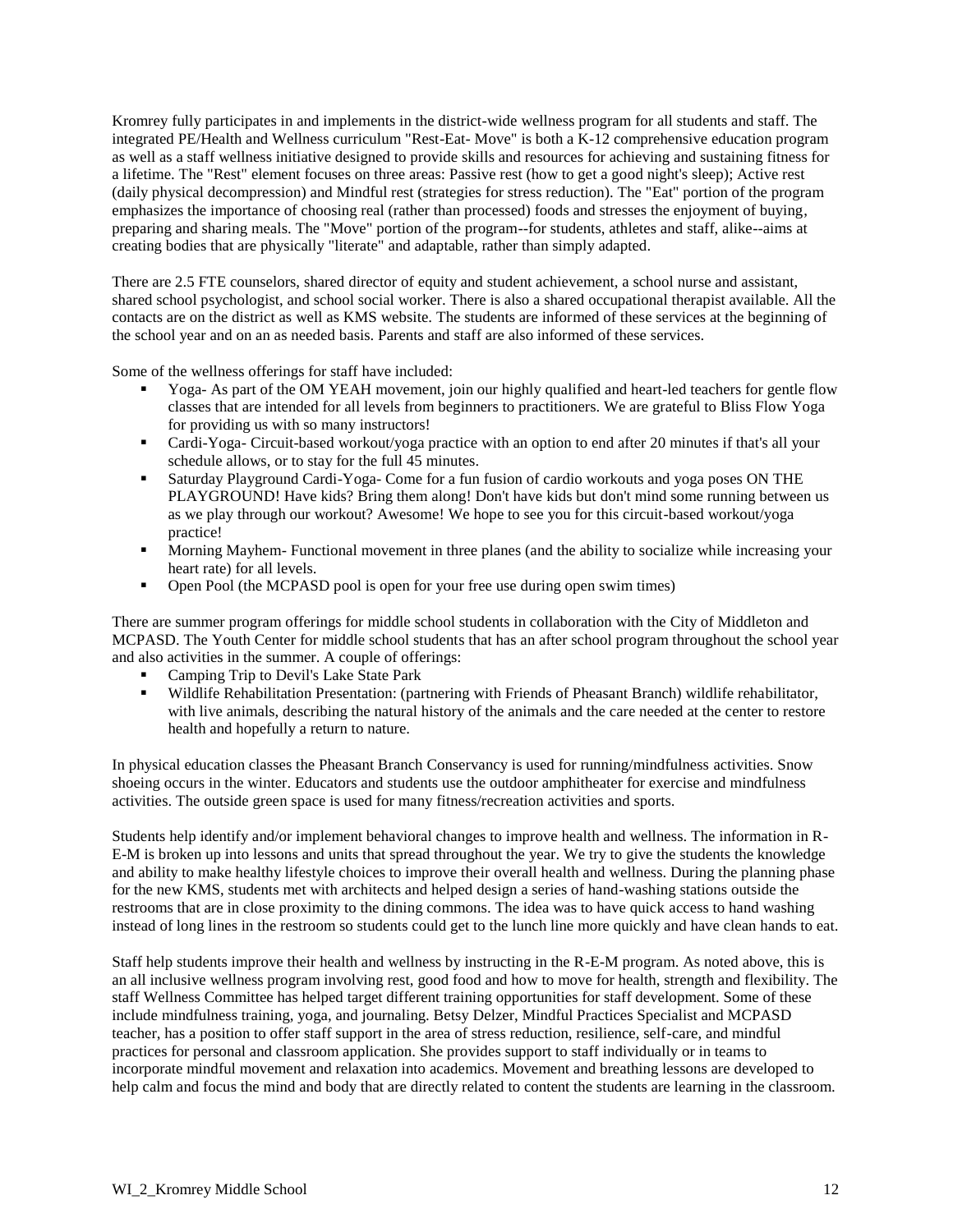Teachers receive lessons to use as well as support to incorporate these practices as another teaching tool. Lessons are customized based on the classroom community of learners.

The Center for Investigating Healthy Minds (CIHM) is conducting a research study in 5th grade at KMS related to the use of mindfulness techniques. Part of the arrangement with CIHM includes professional development opportunities throughout the year for KMS staff members. As part of R-E-M all students and staff in all grades at KMS have opportunities to learn healthful activities in all these areas. R-E-M is infused into all grade levels.

Staff have many opportunities to participate in professional development related to health and wellness. Introduction to Movement is a four-week course offered to staff taught by the MCPASD wellness coordinator. The goal is to familiarize staff with the available facilities, equipment and expertise available within the district. All staff are invited to participate in and help create "Rest, Eat, Move" wellness opportunities. Introductory sessions were conducted Jan- Feb of 2015 and included instruction in understanding food and health connections; functional movement and training opportunities and stress reduction through mindfulness and meditation.

A Health Risk Assessment is mandatory for all staff with health insurance through MCPASD. A monthly wellness letter is emailed to all staff with tips on healthy living. This was begun in 2014-15 school year. KMS staff have access to several short wellness-oriented video segments that were produced featuring the District Wellness Coordinator aimed at introducing various aspects of the comprehensive R-E-M Physical Education / Health and Wellness initiative.

Experts from the UW (Physical Therapy; Nutritional Science; Sports Medicine; Sleep Clinic, Sports- Med, etc.) are invited to present on various topics that KMS employees may take advantage of. There are three wellness equipment carts around the district. Each cart contains multiples of the following equipment: Mini-bands; medicine-balls; lightdenomination dumbbells; foam-rolls; sticks, straps (with handles); and long surgical-tubing loops. The idea is to offer a portable option for staff movement sessions. Simple equipment is used because simplicity yields complexity in training. KMS staff can choose this option.

Staff are given many opportunities to increase their health and wellness. Some classes offered in the winter of 2016, include:

- Afternoon Strength & Conditioning
- Small Group Walking @ MHS
- Home Workout Options
- Cook Once, Eat Twice:

The goal is to create wellness "tribes" . . . groups of teachers and staff who meet regularly to move. That may be with the carts; it might be Zumba classes; it could be Yoga (Yoga is offered throughout the district); it might be a walking group . . . anything. The KMS "tribe" is free to decide the venue for their wellness program or partake in district offerings.

These were beginning of school offerings that all staff needed to participate in by choosing what interested them. REST:

- Chair Yoga and Mindful Practices
- **EXECUTE:** "Zen" Zentangles for Mindfulness
- Yoga
- The Power of Decluttering
- Power of Positivity
- Stress 101

EAT:

- Nutrition Jeopardy
- Beautiful Breakfast with the Garden Chef
- Fueling Our Body with Food
- Feeding a Busy Family

MOVE:

- **Open gym at Harbor Athletic Club or Princeton Club West**
- **Bike Ride Easy/Fun**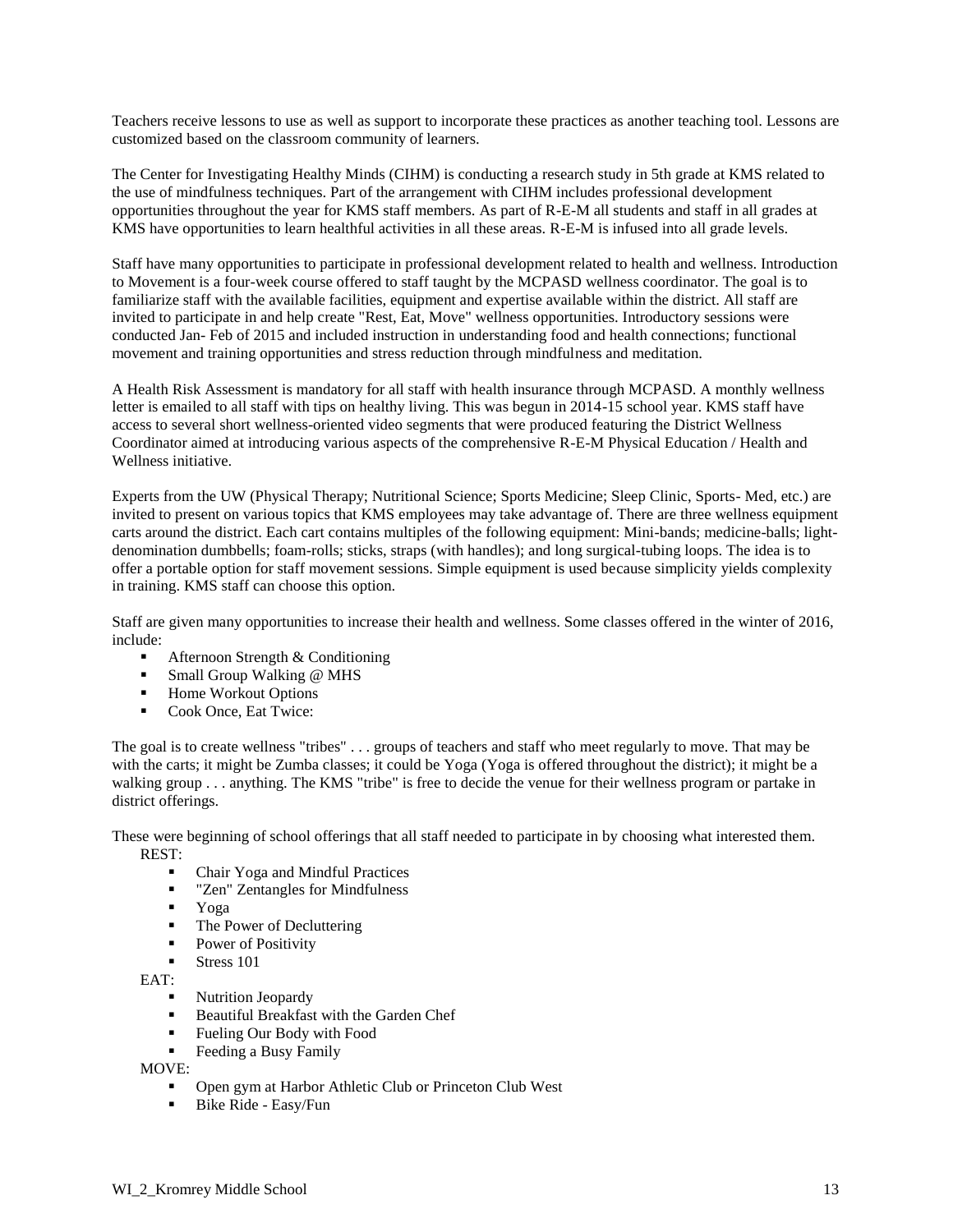- Bike Ride Longer/Faster
- Come try a tri (mini triathlon)
- America Ninja Warrior obstacle course
- $\blacksquare$  5K run/walk
- $\blacksquare$  Zumba
- 8 acre School Forest Tour

#### **Pillar III: Effective Environmental and Sustainability Education**

**Element 3A: Interdisciplinary learning about the key relationships between dynamic environmental, energy, and human systems**

#### *Focus Area: Environmental & Sustainability Education*

Environmental and sustainability literacy concepts are taught in the curriculum. In Technology and Engineering, our teachers discuss aspects of green and sustainable building techniques. Some form of environmental and sustainable education is involved in our curriculum 5-8.

- In 5th Grade, Native American speakers visit in the fall. During this seminar, which lasts about a week, the speaker covers many topics including human impact on the Earth and awareness around the subject. Also, in the 5th Grade Curriculum, students study land-forms and the formation of Glaciers.
- In 6th Grade, students travel to Upham Woods as an experiential education overnight trip. During their trip, students participate in a ropes course, rafting to Blackhawk Island including a nature hike, canoe the Wisconsin River, hear a raptor presentation and learn about outdoor survival. The students built a shelter using branches and other natural materials found in the forest. They also participated in archery. Students come away with a better understanding of how their natural world around them works. Various classrooms in the 6th grade also travel to the Pheasant Branch Conservancy in the spring to eradicate Garlic Mustard plants. There is education that surrounds the project that includes discussion about invasive species and conservation.
- In 7th Grade, students focus greatly on their writing skills in their English and Language Arts classes. Students are directed to write directly focusing on environmental issues. These writings range from informational to persuasive and focus on a broad range of topics. Students have also created websites based on the topics they chose.
- In the 8th Grade Curriculum, students learn about Earth and Space Science.
- Our school resource officer has incorporated these concepts into his GREAT program in which students do community service for their final projects. Various projects have included pond/stream/water pick up, trash and litter pick up, eradication of invasive species (garlic mustard), and beautification through creation of a bench.

Students are asked in many of their classes to identify problems within their school and greater community. These opportunities range from research papers, student led projects, teacher directed activities, and personal interest programs. Student Council is working on identifying areas for improvement in the school and addressing these through informational videos and lessons for students and staff.

Staff members are educated on the opportunities that are available regarding environmental education in their classrooms. Secondary science curriculum renewal, a three year process that began in the fall of 2015, directs environmental education opportunities in the curriculum. The district sustainability coordinator spoke to the renewal team in May 2016, at their last meeting for the school year, suggesting EE be the topic for one quarter of the school year. Talks resumed this fall and are on-going. Fifth grade teachers were in-serviced last fall on an outdoor activity that entails students measuring elevation increase and placing ropes that represent contour lines on a map. Some teachers used the activities while others were hesitant. We are hiring a recently retired fifth grade teacher to direct the activity for classes to help teachers feel more confident with the activity. This same teacher has written four more outside activities to go with the four FOSS science units currently in use. An ecology unit was written for spring for sixth grade with outside activities involving plant ID and planning for habitat restoration on campus.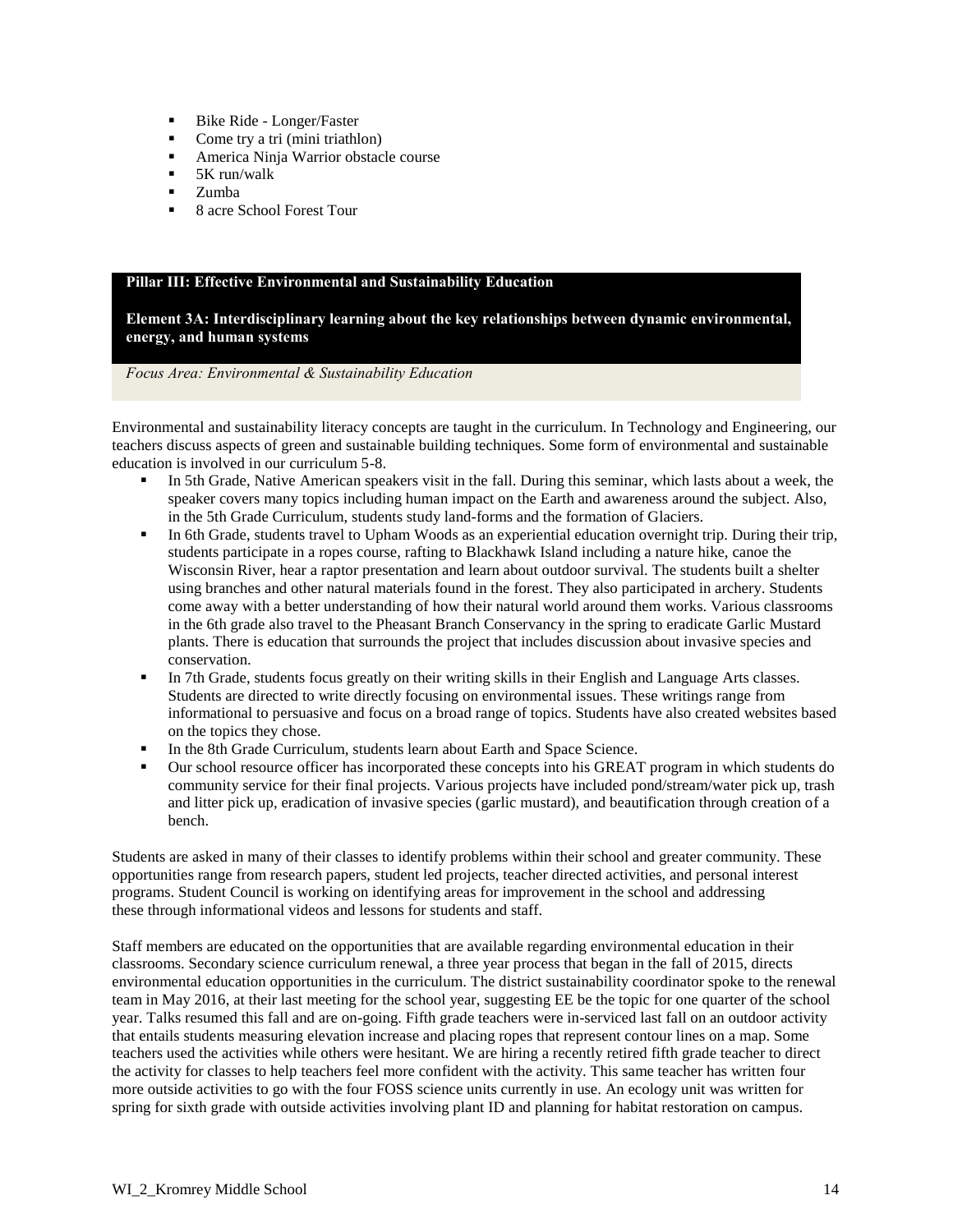Over the course of the last few years, teachers have had many opportunities to learn and incorporate sustainable education into their classrooms. Many teachers have taken programs through the opportunities in the Middleton Community (through the Pheasant Branch Conservancy) or from our local power provider (Madison Gas and Electric). These programs vary in their topics, but many of them provide resources for environmental instruction in the classroom. Many of them have included things like energy conservation and water conservation. KMS staff have participated in trainings offered through your local CESA, Earth Partnership for Schools, KEEP (WI K-12 Energy Education Program), Leopold Education Project, state, national and international conferences related to environmental education, Project Learning Tree, Project WET, Project WILD, and Aquatic WILD.

**Element 3A: Interdisciplinary learning about the key relationships between dynamic environmental, energy, and human systems**

*Focus Area: School Site*

KMS is adjacent to the Pheasant Branch Conservancy. The Friends of Pheasant Branch (FOPBC) and its community of naturalists have been used in various ways for outdoor education. French classes use the school vegetable gardens as world language gardens. The students tend, harvest, and use the vegetables for French cuisine. During summer of 2016, each grade level, 5-8 had teachers working with a naturalist to develop outdoor education activities to compliment the curriculum. The lessons with equipment were placed in bins and stored in the environment room to be checked out and utilized by both middle schools. An English teacher had her class perform a Shakespearean play in the outdoor amphitheater in 2015-16. During summer school, 2016, a writing class gave a recital for parents and friends in the amphitheater. The amphitheater is used extensively during fall and spring as an outdoor classroom for many subjects/grade levels. Furniture for seating is located in the light court so it may be used as an outdoor teaching site. Outside the library on the deck, there is seating that students can use for reading or art classes will use for drawing in nature. The deck faces the Pheasant Branch Conservancy, a forested natural area.

During the planning stages of KMS, District Administration and architects met with the Friends of Pheasant Branch to get ideas for incorporating the Conservancy and grounds into plans for outdoor education. The result was a trail leading from the school to the Pheasant Branch Creek and a proposed bridge to connect Middleton High School with KMS campus for collaboration among students/classes. The bridge construction was completed fall of 2016 with the trail to follow. Also an outdoor amphitheater with a living wall behind it was built as an outdoor classroom with use as described above. Science curriculum renewal 5-12 is occurring during the 2015-17 school years with plans to write EE outdoor curriculum aligned with the Next Generation Science Standards in summer 2016 to be piloted during the 2016-17 school year with implementation the following school year.

The Friends of Pheasant Branch (FOPBC) is partnering with middle school teachers to write lessons and purchase equipment (summer 2016) to create self-contained kits for teachers to use for outdoor education opportunities. These kits will be housed in KMS environment room 600. Also these kits containing EE lessons and equipment may be checked out K-12 as well by community groups such as girl and boy scouts. Lessons are being written 2016-17. The room is also a community resource currently being used as a meeting site on a monthly basis for the Friends of Pheasant Branch. Room 600 can also be used as a staging ground for classes in inclement weather or for introductions/summaries before or after field trips.

In addition, the Girl Scouts of Dane County, FOPBC, and KMS are partnering in a backpack project. Lessons with equipment are being developed from a Girl Scouts program designed to get girls outside and learning about nature. Some of these backpacks will be stored at KMS in the environment room.

Additional outdoor learning features include:

 A habitat garden includes extensive rain gardens on the front side of the building containing native plants that provide a nectar source for insects and birds. Over a quarter of the school grounds was planted in native or native cultivar vegetation. Most of the back of the school has prairie forbs along the path.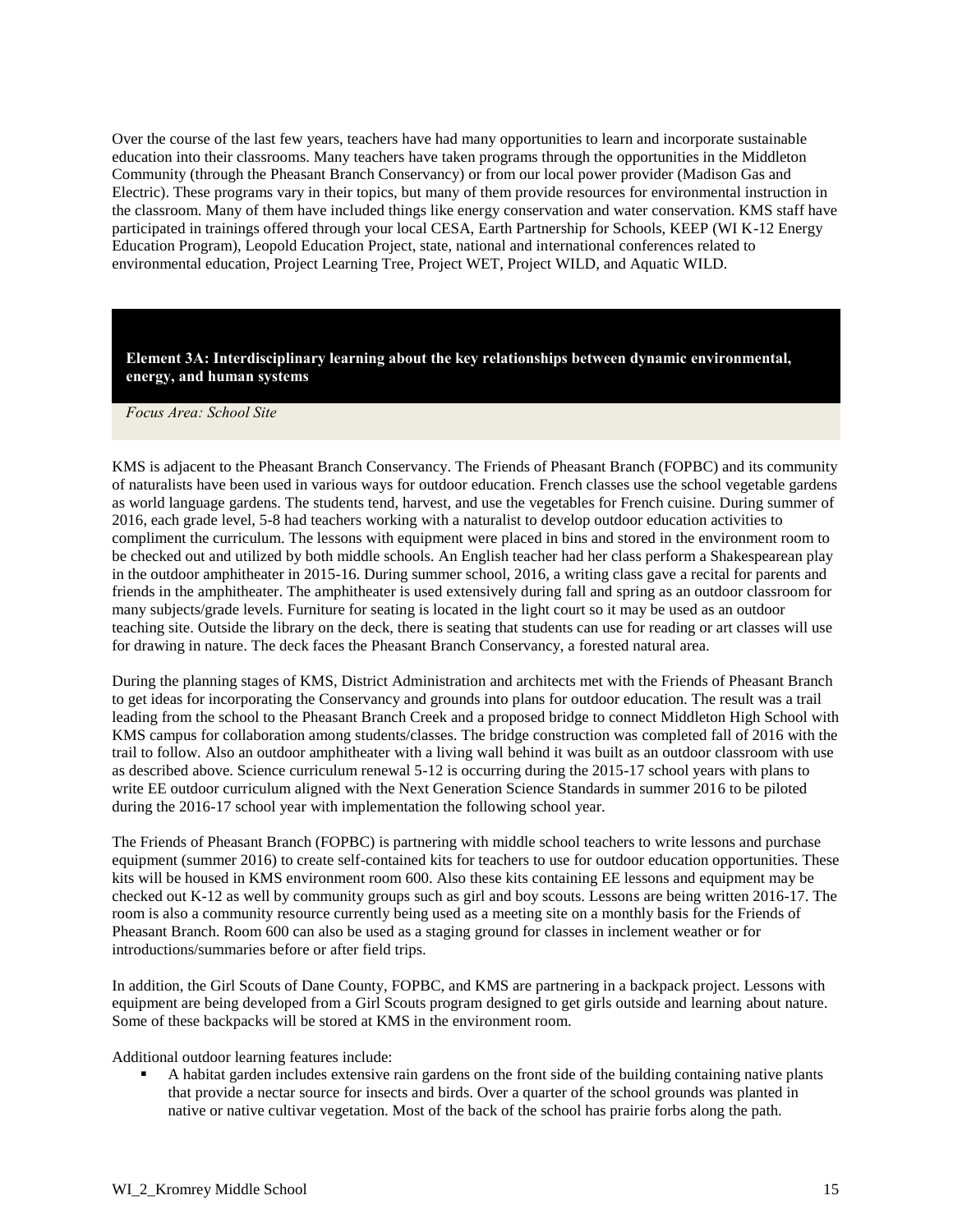- Our school has a food garden with numerous straw bales used for gardening.
- Very large as a portion of the Pheasant Branch Conservancy runs the whole length of the land KMS sits on and continues outward from both ends.
- Our school uses the existing site, lawns, parking areas, playgrounds, etc. for outdoor teaching.
- Our school uses a community park. **Approximate size:**: Parisi Park, a city block, is used by fifth grade.
- Our school uses a water body *within walking distance* to fish or do aquatic habitat explorations.

Professional development to promote use of school grounds school forest, or outdoor teaching sites has included:

- The fifth grade teachers were in-serviced in fall of 2015 on land forms and erosion lessons. The students use equipment to measure elevation and place ropes along the contours of the landscape forming a 3D topographic map. The other lesson instructs students on stormwater and erosion control using the rain gardens on site. Teachers were also recently in-serviced on an outdoor lesson to accompany each of four FOSS science units.
- Fall of 2015-16, one of the wellness choices for the district inservice at the start of the school year was a walk and talk in the Pheasant Branch Conservancy behind KMS. The large group was divided into two smaller groups led by FOPBC naturalists. The talk was centered on the benefits of EE and using the outdoors as a learning environment. This walk/talk was repeated later in the fall for all the new hires K-12 as part of their professional development program.
- Fall of 2016-17 an email was sent to all staff listing and encouraging them to participate in the field trips offered by FOPBC and Pope Farm Conservancy.

The after school program, grades 6-8 run by the City of Middleton and MCPASD is located at Clark Street Community School (CSCS) located across Pheasant Branch creek from KMS. Conveniently located for KMS students, most if not all of the students come from Kromrey. The other district middle school is located in Cross Plains. The students not only get help with course work, but can also participate in environmental activities. CSCS is where the District Youth Garden is located. Activities include wellness lessons in good eating, planting, tending and harvesting the garden. Also Art projects to utilize different vegetable matter are done. Students were introduced to stream monitoring during the summer of 2015. KMS will also be a site for backpacks with lessons and equipment for girl scout use in the Conservancy. Programs such as a wildlife rehabilitator with life raptors was brought to the after school program in October. This program was sponsored by the Friends of Pheasant Branch and not only are KMS students invited but also Middleton High School and Clark St. Community School students and the larger community.

**Element 3B: Use of the environment and sustainability to develop STEM content, knowledge, and thinking skills**

*Focus Area: Environmental & Sustainability Education*

Our school subscribes to the Project Lead the Way (PLTW) curriculum. This curriculum utilizes various environmental and sustainable engineering concepts to teach various STEM and STEAM related subjects. Over the course of the year, 7th grade students analyze green architecture and other engineering projects.

Other students at Kromrey are involved in various problem solving or 'Genius' Activities where they are asked to come up with creative solutions to problems. This is a growing teaching strategy being used by classroom teachers. Many of these solutions work with the tech coach in the building to develop solutions to environmental problems.

KMS builders club competes in CANstruction, hosted by Middleton Outreach Ministry (MOM) , the competition calls on teams to end hunger by building structures of canned goods and packaged food. All food is donated to the MOM Food Pantry, serving Madison, Middleton and Cross Plains. The Builders Club partnered with KMS Student Council, Middleton Kiwanis Club, and their design expert, Phil Fish, of Fish & Associates Inc.